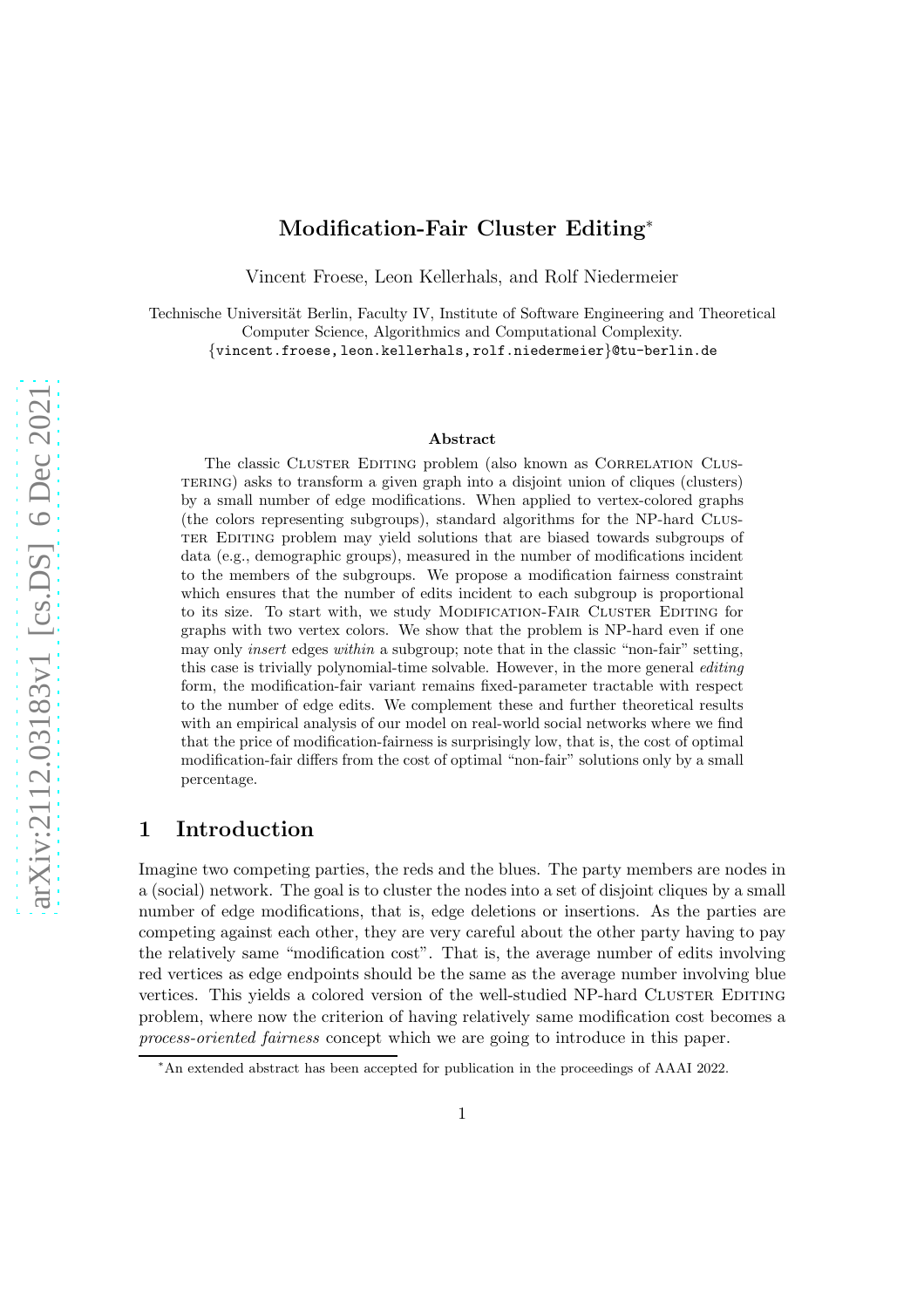<span id="page-1-0"></span>In recent years, fairness in algorithmic problems has become a profoundly studied topic, particularly so in machine learning and related areas. Clustering problems are fundamental topics of unsupervised learning and optimization in general. In this work, we focus on graph-based data clustering, and therein on one of the most basic and best studied problems, CLUSTER EDITING. Our main conceptual contribution is to introduce a fairness concept that is not modeling the "fairness of the output" of the algorithm (in our case a disjoint set of cliques, the clusters), but rather the fairness of the generation process (in our case, this means each party should pay (proportionally to its size) roughly the same modification cost). We perform both a theoretical (algorithms and complexity) as well as an empirical study. In a nutshell, we show that our new problem MODIFICAtion-Fair Cluster Editing seems computationally harder (but not hopelessly hard) than CLUSTER EDITING, but our experimental studies also indicate that the "price of fairness" (that is, how much more edge edits are needed compared to the classic, "nonfair" case) is relatively low if one does not go for perfect fairness.

Related work. For a thorough review on fairness in the context of machine learning we refer to the survey by Mehrabi et al. [\[25](#page-18-0)]. Closest to our work in terms of the underlying clustering problem are studies on fair CORRELATION CLUSTERING [\[3,](#page-16-0) [13](#page-17-0)]. Both works, following the disparate impact doctrine, focus on an output-oriented fairness, that is, the fairness is defined by looking at the resulting clusters enforcing a predefined fraction of each group within each cluster. This kind of fairness, while prudent in some scenarios, may be inapt in other contexts, e.g. political districting. Facing the NP-hardness of the problem, both works mainly study polynomial-time approximation algorithms (while we focus on exact solvability).

Chierichetti et al. [\[12\]](#page-17-1) were the first to study fairness in the context of clustering, studying k-median and k-center problems. Herein, the works by Abbasi et al. [\[1](#page-16-1)] and Ghadiri et al. [\[15](#page-17-2)] are closest to our scenario as they, too, seek similar costs for every party. There are numerous further recent works studying fairness for clustering problems  $[2, 5, 4, 9, 24, 27]$  $[2, 5, 4, 9, 24, 27]$  $[2, 5, 4, 9, 24, 27]$  $[2, 5, 4, 9, 24, 27]$  $[2, 5, 4, 9, 24, 27]$  $[2, 5, 4, 9, 24, 27]$  $[2, 5, 4, 9, 24, 27]$  $[2, 5, 4, 9, 24, 27]$ . For a general account on classic CLUSTER EDITING, we refer to the survey of Böcker and Baumbach  $[6]$  and note that the "PACE implementation challenge  $2021$ " [\[19](#page-17-3)] was dedicated to CLUSTER EDITING.

Our contributions. We introduce MODIFICATION-FAIR CLUSTER EDITING, reflecting a process-oriented fairness criterion in graph-based data clustering: instead of looking at the outcome, we consider the modification process that yields the clustering. Here we demand that the average number of modifications at a vertex is balanced among the groups (we focus on two groups). We parameterize our fairness constraint by the difference between these averages. Thus, our modification fairness can be seen as aiming at equal average error or distortion for both groups (similar in spirit as for socially fair  $k$ -means [\[15](#page-17-2)] or fair PCA [\[26](#page-18-3)]). For a formal definition of MODIFICATION-FAIR CLUSTER EDITING, we refer to the next section. On the theoretical side, we show that MODIFICAtion-Fair Cluster Editing remains NP-hard even if only edge insertions are allowed (which is trivially polynomial-time solvable in the classic case). Moreover, we show the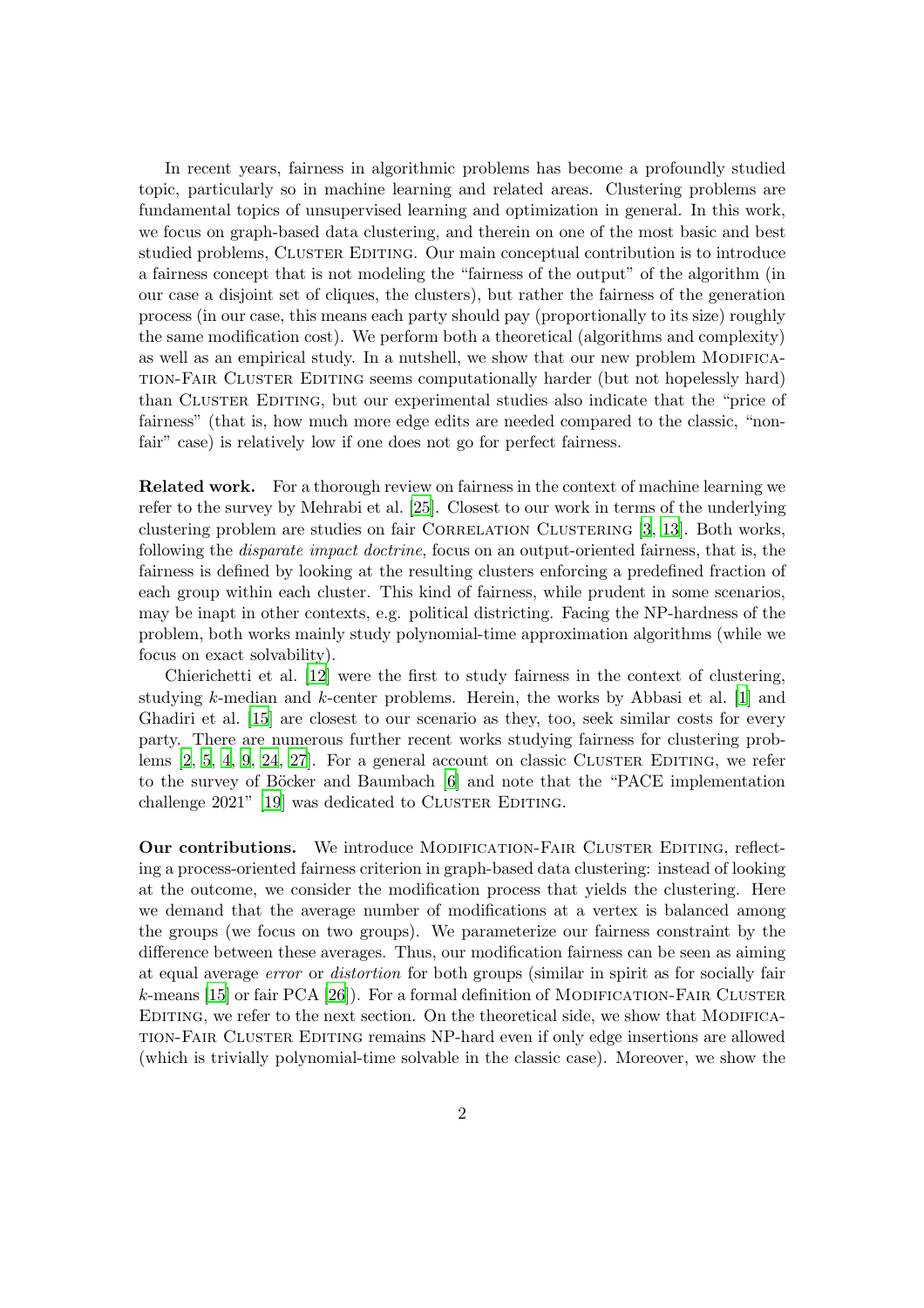NP-hardness of very restricted cases of the general editing version (e.g., all but one vertex having the same color) and provide conditional running time lower bounds. On the positive side, we identify a polynomial-time solvable special case (disallowing to edit edges whose both endpoints have the same color) and show fixed-parameter tractability with respect to the number of edge modifications. We also introduce a useful cluster transformation problem (a simple to define algorithmic problem with a strong numerical flavor) which may be of independent interest; we employ it in our NP-hardness proofs. On the empirical side, we demonstrate that while typically computationally hard(er) to find, "fair solutions" typically seem not much more expensive than conventional ones.

### 2 Preliminaries

We assume familiarity with basic concepts of algorithms, complexity, and graph theory. A clique is a completely connected graph and by clique size we refer to its number of vertices. It is well-known that a clique cannot contain a  $P_3$  (a path on three vertices) as an induced subgraph. A cluster graph is a disjoint union of cliques.

We investigate the well-studied CLUSTER EDITING problem (also called CORRELAtion Clustering) under fairness constraints regarding edge modifications. Here, we are given a graph  $G = (V, E)$  with vertices  $V = R \oplus B$  colored either red or blue. An edge modification set is a subset  $S \subseteq {V_2 \choose 2}$  $\binom{V}{2}$ , that is, a subset of the size-two vertex subsets. We define  $\#\text{ed}_{S}(v) \coloneqq |\{e \in S \mid v \in e\}|$  to be the number of edge modifications incident to a vertex v (that is, the degree of v in the modification graph  $(V, S)$ ). Then

$$
\Delta_{\text{ed}}(S) := \left| \frac{\sum_{v \in R} \# \text{ed}_S(v)}{|R|} - \frac{\sum_{v \in B} \# \text{ed}_S(v)}{|B|} \right| \tag{1}
$$

is the absolute difference of the average numbers of modifications at a red vertex and a blue vertex.

Modification-Fair Cluster Editing

- **Input:** An undirected graph  $G = (V, E)$  with vertices colored either red or blue,  $k \in \mathbb{N}$ , and  $\delta \in \mathbb{Q}$ .
- **Question:** Is there an edge modification set  $S \subseteq {V_2 \choose 2}$  $\binom{V}{2}$  with  $|S| \leq k$  and  $\Delta_{\text{ed}}(S) \leq \delta$ that transforms  $G$  into a cluster graph?

<span id="page-2-0"></span>We immediately observe some simple upper bounds on  $\Delta_{ed}$ .

Observation 1. For every edge modification set S, the following upper bounds hold

(i)  $\Delta_{ed}(S) \leq |S|$ ,  $(ii) \Delta_{ed}(S) \leq |V| - 1,$  $(iii)$   $\Delta_{ed}(S) \leq \frac{2|S|}{\min(|R|)}$  $\frac{2|\mathcal{S}|}{\min(|R|,|B|)}$ .

*Proof.* The bounds  $(i)$  and  $(ii)$  are trivial upper bounds on the maximum number of edge modifications at any vertex. Bound  $(iii)$  corresponds to modifying only edges between vertices of the less frequently occurring color.  $\Box$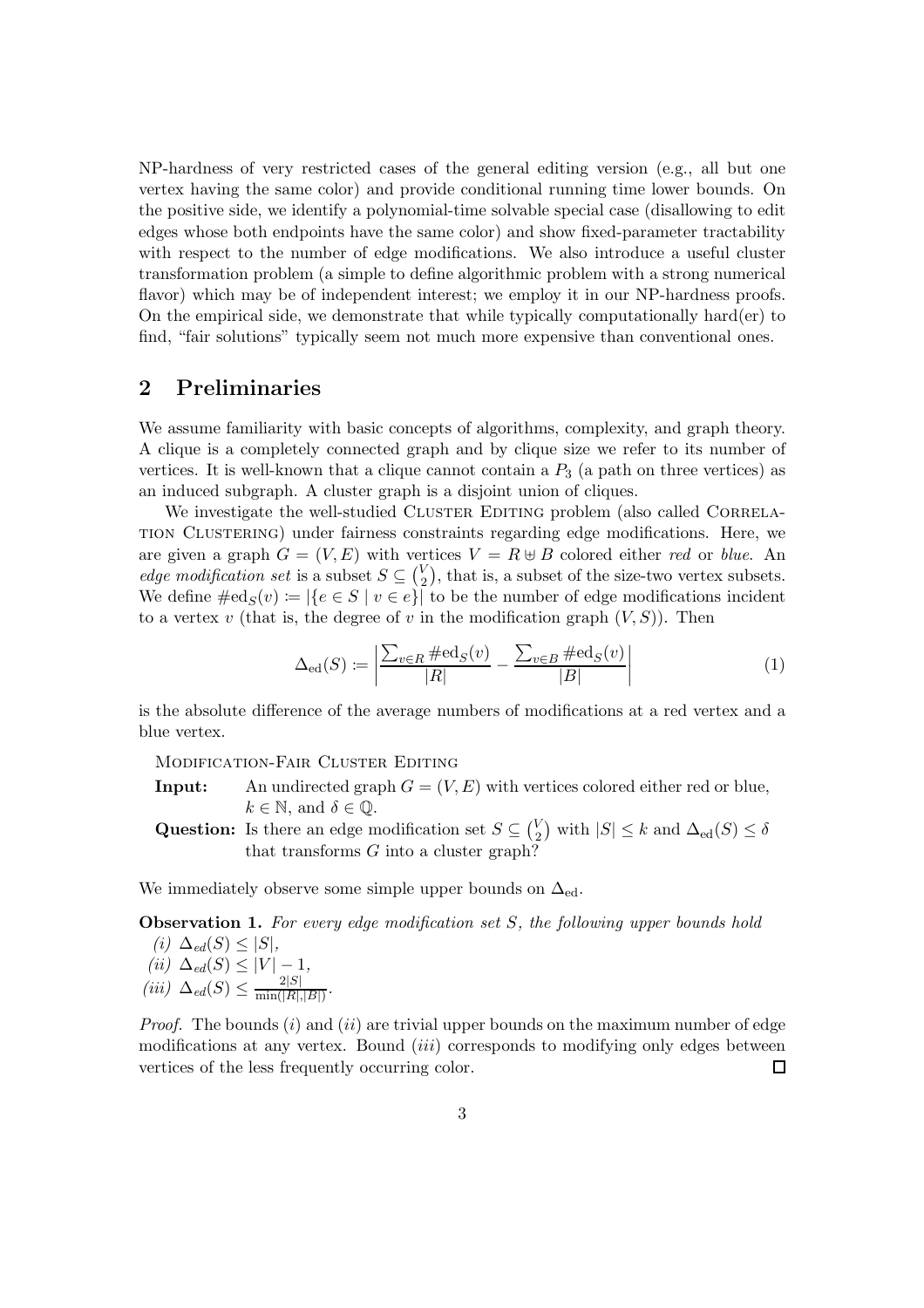<span id="page-3-2"></span>By Observation [1,](#page-2-0) if  $\delta \geq \min(k, |V| - 1, 2k/\min(|R|, |B|))$ , then MODIFICATION-FAIR Cluster Editing is simply Cluster Editing.

Finally, we recall some basic (parameterized) complexity concepts. A parameterized problem is *fixed-parameter tractable* if there exists an algorithm solving any instance  $(x, p)$  (x is in the input instance and p is some parameter—in our case it will be the number k of edge modifications) in  $f(p) \cdot |x|^{O(1)}$  time, where f is a computable function solely depending on  $p$ . The class XP contains all parameterized problems which can be solved in polynomial time if the parameter  $p$  is a constant, that is, in  $f(p) \cdot |x|^{g(p)}$ The Exponential Time Hypothesis (ETH) claims that the 3-SAT problem cannot be solved in subexponential time in the number  $n$  of variables of the Boolean input formula. That is, there exists a constant  $c > 0$  such that 3-SAT cannot be solved in  $\mathcal{O}(2^{cn})$  time. The ETH is used to prove conditional running time lower bounds, for example, it is known that one cannot find a clique clique of size s in an *n*-vertex graph in  $\rho(s) \cdot n^{o(s)}$  time for any function  $\rho$ , unless the ETH fails [\[10\]](#page-17-4).

### <span id="page-3-1"></span>3 Modification Fairness: Complexity

We explore the algorithmic complexity of MODIFICATION-FAIR CLUSTER EDITING and compare it to the standard CLUSTER EDITING problem and its restrictions which either only allow edge deletions (Cluster Deletion) or insertions (Cluster Completion). We find NP-hardness, ETH-based lower running time bounds, and tractability results (a polynomial-time solvable special case and fixed-parameter tractability of the general problem).

First, we show that even very special cases of MODIFICATION-FAIR CLUSTER EDITing remain NP-hard, the corresponding polynomial-time many-one reductions also leading to ETH-based running time lower bounds.

<span id="page-3-0"></span>Theorem 2. MODIFICATION-FAIR CLUSTER EDITING and MODIFICATION-FAIR CLUS-TER DELETION are NP-hard for arbitrary  $\delta \geq 0$  and neither solvable in  $2^{o(k)} \cdot |V|^{\mathcal{O}(1)}$ time, in  $2^{o(|V|)}$  time, nor in  $2^{o(|E|)}$  time unless the Exponential Time Hypothesis fails. This also holds

- 1. if only mono-colored edge modifications are allowed or
- 2. if there is only one red vertex.

Proof. Both cases use similar reductions, based on NP-hardness results in the "non-fair setting".

**Case 1.** Komusiewicz and Uhlmann [\[20](#page-17-5), Theorem 1] showed that CLUSTER EDITING is NP-hard in the case that every solution has size at least  $k$  and can be assumed to only delete edges. They also showed that this case is not solvable in  $2^{o(k)} \cdot |V|^{\mathcal{O}(1)}$ ,  $2^{o(|V|)}$ , or  $2^{o(|E|)}$  time assuming the ETH [\[20](#page-17-5), Theorem 2]. We reduce from this version of classic Cluster Editing.

Let  $(G = (V, E), k)$  be such an instance and let  $\delta \geq 0$ . We define an instance  $(G', k', \delta)$ of MODIFICATION-FAIR CLUSTER EDITING as follows: The graph  $G'$  contains a copy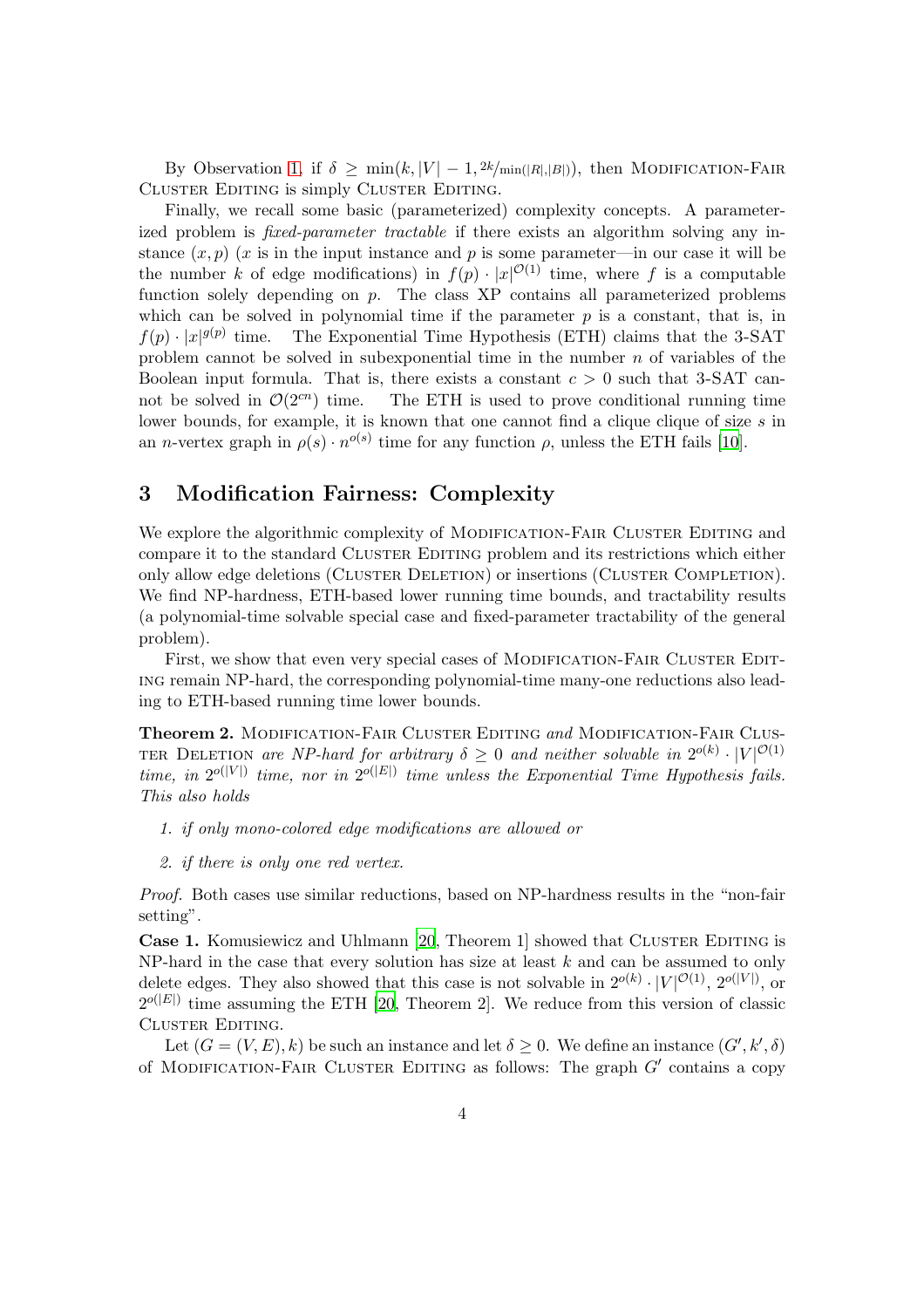<span id="page-4-1"></span>of G where all vertices are colored blue. Additionally,  $G'$  contains  $3k$  red vertices which form k disjoint P<sub>3</sub>s. Moreover, we add max(|V|, 3k) – 3k isolated red vertices and  $\max(|V|, 3k) - |V|$  isolated blue vertices to G' such that the number of red vertices equals the number of blue vertices. Finally, we set  $k' \coloneqq 2k$ .

Clearly, the reduction can be performed in polynomial time. For the correctness, assume first that  $(G, k)$  is a yes-instance, that is, G can be made a cluster graph by deleting exactly  $k$  edges. Then, deleting the corresponding  $k$  edges in  $G'$  and also one arbitrary edge of each red  $P_3$  in G' clearly yields a solution S of size  $2k = k'$ with  $\Delta_{\text{ed}}(S) = 0 \le \delta$  (as G' contains the same number of red and blue vertices).

Conversely, let  $(G', k', \delta)$  be a yes-instance. Note that every solution deletes at least one edge of each of the  $k$  red  $P_3$ s in  $G'$ . Hence, at most  $k$  edge deletions are performed to make the copy of  $G$  in  $G'$  a cluster graph.

For the ETH-based running time lower bounds, note that  $k' \in \mathcal{O}(k)$ ,  $|V(G')| \in$  $\mathcal{O}(\max(|V|, k))$ , and  $|E(G')| \in \mathcal{O}(\max(|E|, k))$ . Hence, the claimed lower bounds follow. Case 2. As in the proof for Case 1, we reduce from CLUSTER EDITING with a given instance  $(G = (V, E), k)$  obtained from the reduction by Komusiewicz and Uhlmann [\[20](#page-17-5), Theorem 1]. We make additional use of the fact that their construction yields an instance where  $|V| < 2k$ .

Our instance  $(G', k', \delta)$  is defined as follows. The graph  $G'$  contains a blue copy of G and one red vertex  $r$  which is connected to an arbitrary vertex  $x$  of degree six from  $G$ (which always exists for nontrivial graphs G). We further add  $2k-|V|+1$  many isolated blue vertices such that overall G' contains  $2k + 1$  blue vertices. We set  $k' \coloneqq k + 1$ .

Clearly, the reduction can be performed in polynomial time; the correctness is shown next. The ETH-based lower bounds follow in complete analogy to Case 1. If  $(G, k)$ is a yes-instance with solution S, then  $S' := S \cup \{\{r,x\}\}\$  yields a solution for G' of size  $k + 1 = k'$  with  $\Delta_{\text{ed}}(S') = \left| \frac{1}{1} - \frac{2k+1}{2k+1} \right| = 0 \le \delta$ .

Conversely, if  $(G', k', \delta)$  is a yes-instance with solution S', then  $\{\{r, x\}\}\in S'$ . If  $\{r, x\}$ were not in  $S'$ , then the six other edges incident to x would have to be deleted, which leaves a budget of  $k-5$  edge deletions for the remaining graph. However, by construction, the remaining graph has a budget lower bound of  $k-4$  [\[20,](#page-17-5) Theorem 1]. Thus,  $\{r, x\} \in S'$  $\Box$ and G has a solution of size at most k.

Remark. The graph in the reduction of Komusiewicz and Uhlmann [\[20](#page-17-5), Theorem 1] has maximum degree six. Moreover, they also show that the maximum number of edge deletions at any vertex in a solution is four [\[20](#page-17-5), Corollary 1]. Hence, Case 1 of Theorem [2](#page-3-0) also holds for input graphs of maximum degree six and at most four local edge deletions.

<span id="page-4-0"></span>Surprisingly, CLUSTER COMPLETION, which is trivially solvable in polynomial time, becomes NP-hard when enforcing fairness.

**Theorem 3.** MODIFICATION-FAIR CLUSTER COMPLETION is NP-hard for every constant  $\delta \geq 0$  (also if only mono-colored edges are inserted).

The proof is based on a polynomial-time many-one reduction from the following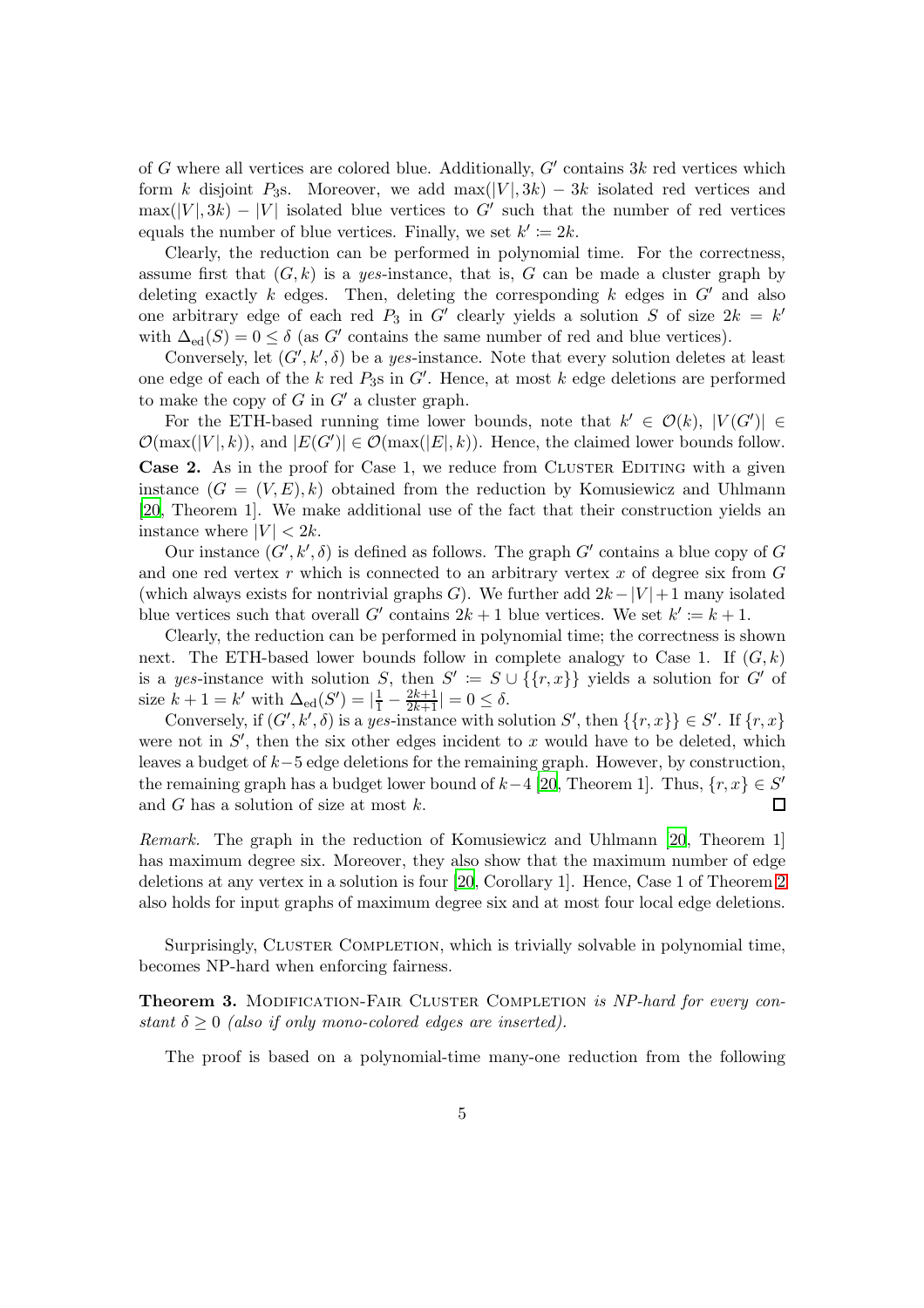problem, which, as our most technical contribution, we will prove to be NP-hard in Section [4](#page-7-0) (Theorem [7\)](#page-7-1).

Cluster Transformation by Edge Addition

**Input:** A cluster graph  $G$  and an integer  $k$ .

Question: Can G be transformed into another cluster graph by adding exactly  $k$ edges?

*Proof of Theorem [3.](#page-4-0)* Let  $(G = (V, E), k)$  be an instance of CLUSTER TRANSFORMATION BY EDGE ADDITION. Moreover, we clearly can assume that  $k \leq \binom{|V|}{2}$  $\binom{V}{2}$  –  $|E|$  since otherwise we have a trivial no-instance.

Let  $\delta \geq 0$  be an arbitrary constant. We construct an instance  $(G', k', \delta)$  as follows. The graph  $G'$  contains a blue copy of G together with  $|V|$  many red vertices which form an arbitrary connected graph with  $\binom{|V|}{2}$  $\binom{V}{2} - k - \lfloor \frac{|V|}{2} \delta \rfloor$  edges. To see that this is actually possible, note that  $\binom{|V|}{2}$  $\binom{V}{2} - k - \lfloor \frac{|V|}{2} \delta \rfloor \ge |V|$  (for large enough  $|V|$ ) since  $k \in o(|V|^2)$  in our reduction (see Lemma [8\)](#page-8-0). We set  $k' \coloneqq 2k + \lfloor \frac{|V|}{2} \rfloor$  $\frac{\nu}{2}$  $\delta$ .

Now assume that  $(G, k)$  is a yes-instance. Then, adding the corresponding k edges to the blue copy of G in G' and the  $k + \lfloor \frac{|V|}{2} \rfloor$  $\frac{\sqrt{1}}{2}$  missing edges to the red subgraph yields a cluster graph. This set  $S'$  of added edges satisfies

$$
\Delta_{\text{ed}}(S') = \frac{2(k + \lfloor \frac{|V|}{2} \delta \rfloor)}{|V|} - \frac{2k}{|V|} \le \delta.
$$

Conversely, let  $(G', k', \delta)$  be a yes-instance. Then, the solution S' clearly contains the  $k + \lfloor \frac{|V|}{2} \rfloor$  $\frac{V|\delta}{2}$  missing edges of the red subgraph of G'. Let  $k_b \leq k$  denote the number of added edges between blue vertices in  $S'$ . Then,

$$
\Delta_{\text{ed}}(S') = \frac{2(k + \lfloor \frac{|V|}{2} \delta \rfloor) + k - k_b}{|V|} - \frac{2k_b + k - k_b}{|V|}
$$

$$
= \frac{2k}{|V|} + \frac{2}{|V|} \lfloor \frac{|V|}{2} \delta \rfloor - \frac{2k_b}{|V|} > \delta + \frac{2(k - k_b - 1)}{|V|}.
$$

Since  $\Delta_{ed}(S') \leq \delta$ , we have  $k_b = k$ , so S' contains k edges in the blue copy of G in G', and  $(G, k)$  is a yes-instance.  $\Box$ 

We observe from the intractability results so far that the hardness of MODIFICAtion-Fair Cluster Editing is rooted in finding the right mono-colored edge modifications. Indeed, when allowing only bicolored edge modifications, the problem becomes polynomial-time solvable.

<span id="page-5-0"></span>Theorem 4. MODIFICATION-FAIR CLUSTER EDITING is polynomial-time solvable when no mono-colored edge modifications are allowed.

*Proof.* Let  $(G = (R \oplus B, E), k, \delta)$  be an input instance. Then,  $G[R]$  and  $G[B]$  have to be cluster graphs, otherwise we have a no-instance. Also, since mono-colored edge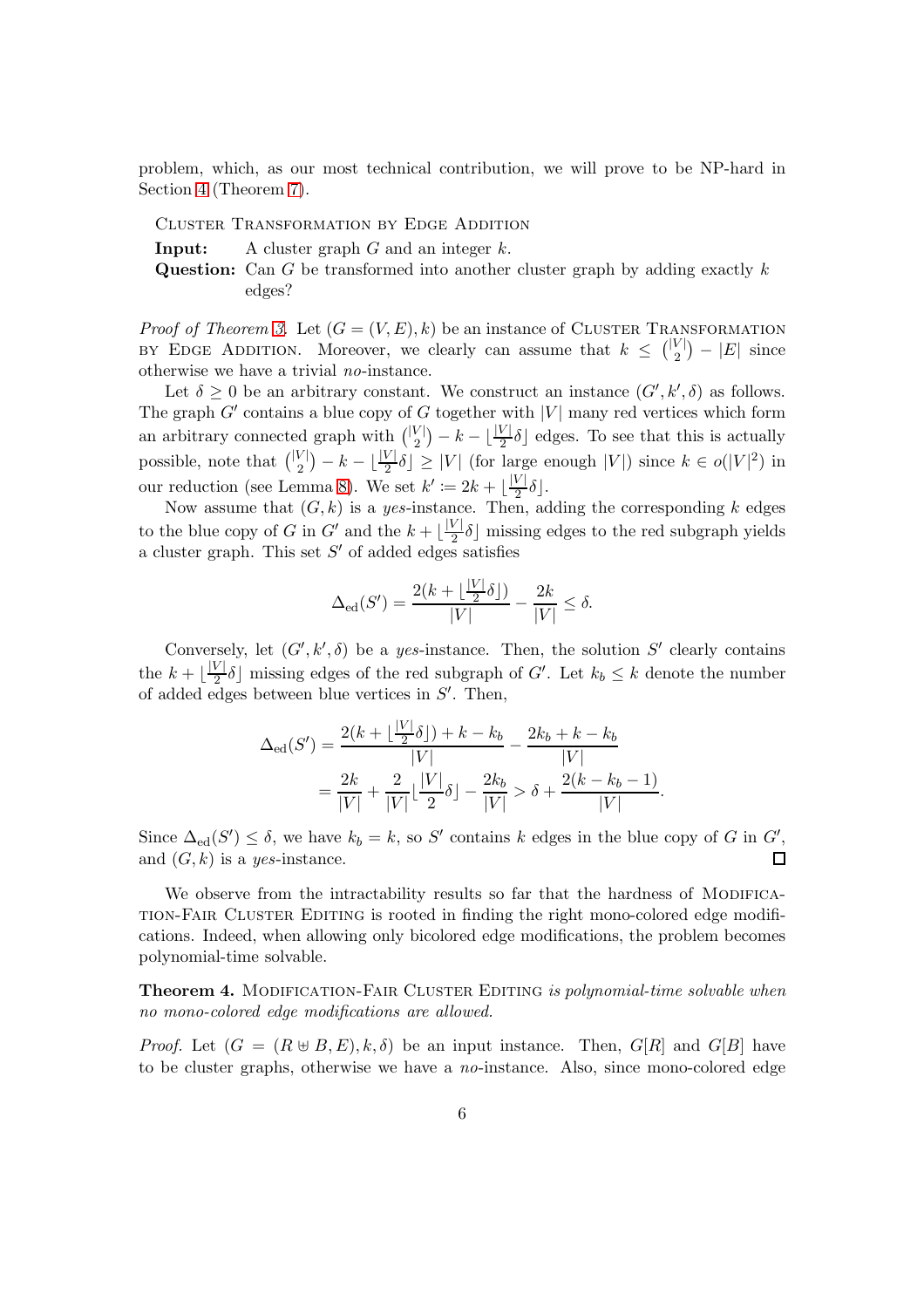<span id="page-6-2"></span>modifications are forbidden, we have  $\Delta_{\text{ed}}(S) = |S| \cdot \left| \frac{1}{|R|} - \frac{1}{|B|} \right|$  $\frac{1}{|B|}$  for any solution S. Thus we may assume that  $k \leq \delta/|\frac{1}{|R|} - \frac{1}{|B|}|$ .

Let  $R_1, \ldots, R_r$  and  $B_1, \ldots, B_b$  be the vertex sets of the clusters in  $G[R]$ , respectively  $G[B]$ . Since mono-colored edge modifications are forbidden, a solution can never merge two blue or two red clusters into one. Thus, any solution either isolates a cluster, or merges it with exactly one cluster of the other color. This can be modeled as a matching in a complete bipartite graph H with vertices  $v_1, \ldots, v_r$  and  $w_1, \ldots, w_b$ , where a matching edge indicates which clusters are merged. Clearly, every cluster editing solution corresponds to a matching and vice versa. Let  $E' \subseteq E$  be the edges between R and B and let  $E_{ij} \subseteq E'$  denote the edges between  $R_i$  and  $B_j$ . For a given matching M in  $H$ , the size of the corresponding solution can then be written as

$$
|E'| - \sum_{\{v_i, w_j\} \in M} |E_{ij}| + \sum_{\{v_i, w_j\} \in M} (|R_i| |B_j| - |E_{ij}|).
$$

So the solution size is minimized by a matching maximizing  $\sum_{\{v_i, w_j\} \in M} (2|E_{ij}| - |R_i||B_j|)$ . Thus, we can solve the problem by computing a maximum-weight matching in  $H$  with edge weights  $w({v_i, w_j}) := (2|E_{ij}| - |R_i||B_j|)$  in polynomial time [\[22\]](#page-18-4).  $\Box$ 

<span id="page-6-1"></span>Based on Theorem [4,](#page-5-0) we easily get the following.

Corollary 5. MODIFICATION-FAIR CLUSTER EDITING is in XP when parameterized by the number  $\mu$  of mono-colored edge modifications.

*Proof.* We try all  $\mathcal{O}(|V|^{2\mu})$  mono-colored edge modification sets of size at most  $\mu$  and check for each of them whether the red and blue subgraphs are cluster graphs. If so, then using Theorem [4](#page-5-0) we check whether the remaining bicolored edge modifications yield an overall solution.  $\Box$ 

We next show fixed-parameter tractability for the number  $k$  of edge modifications. Our approach is as follows. We first run the well-known  $P_3$ -branching algorithm [\[8](#page-16-7)] to obtain a cluster graph. As the resulting solution need not be modification-fair, we may need to do further edge modifications. For this, we first apply polynomial-time data reduction rules which shrink the graph size to a polynomial in  $k$ , and then brute-force on the reduced graph.

<span id="page-6-0"></span>**Theorem 6.** MODIFICATION-FAIR CLUSTER EDITING is solvable in  $2^{\mathcal{O}(k\log k)} \cdot (|V| + |E|)$ time.

*Proof.* Let  $(G = (V, E), k, \delta)$  be an instance of MODIFICATION-FAIR CLUSTER EDITING. We first apply the standard  $P_3$ -branching algorithm for CLUSTER EDITING to enumerate all minimal cluster edge modification sets S of size at most k in  $\mathcal{O}(3^k(|V|+|E|))$  time [\[8\]](#page-16-7). For each S, we check whether  $\Delta_{\text{ed}}(S) \leq \delta$ . If not, then we try to extend S to a fair edge modification set. Clearly, each fair edge modification set of size at most  $k$  contains at least one of the enumerated edge modification sets. Note that in order to check later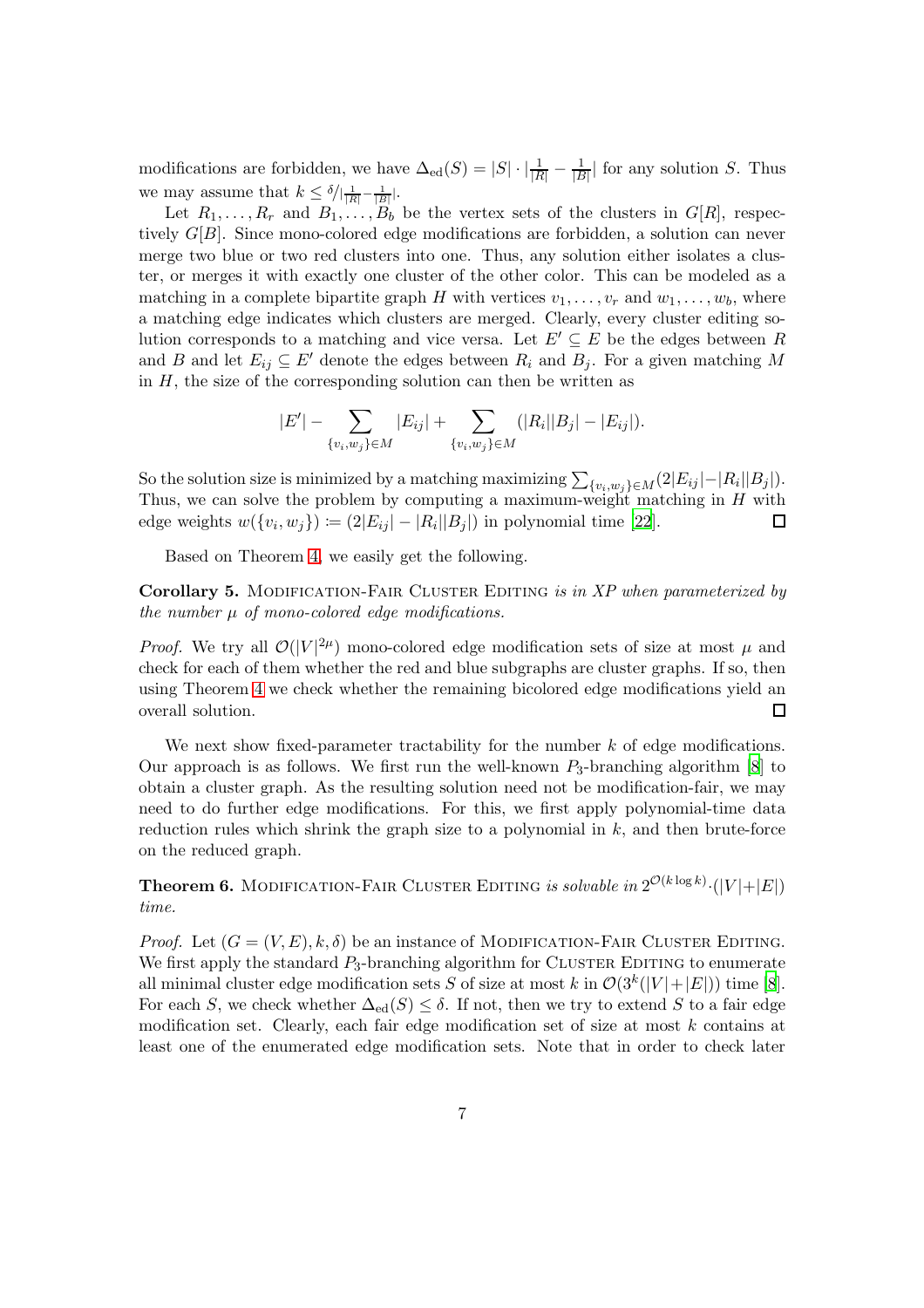<span id="page-7-2"></span>that our modification set is fair, we store the original numbers  $|B|$  and  $|R|$  of blue and red vertices in G.

For each S, we first apply the following three data reduction rules to the cluster graph  $G'$  obtained from  $S$ .

- 1. If there is a clique with more than  $k + 1$  vertices, then delete it.
- 2. If there are more than  $2k$  isolated vertices of the same color which have not been touched by S, then delete one of them.
- 3. Let  $2 \leq s \leq k+1$  and  $0 \leq t \leq s$ . If there are more than k cliques with s vertices not touched by  $S$  of which  $t$  are blue, then delete one of them.

Note that we keep all cliques of size at most  $k + 1$  in G' which contain an endpoint of an edge in  $S$ . Clearly, there are at most  $2|S|$  such cliques.

For the correctness, note that if a clique with  $\ell \geq 2$  vertices is modified, then this requires at least  $\ell-1$  edge modifications. Hence, Rule 1 is correct. Clearly, k edge modifications can touch at most 2k vertices of any color, so Rule 2 is correct. Rule 3 is correct as we cannot touch more than k cliques of size at least two.

For exhaustive application of the data reduction rules, we run a depth-first search and count the number of cliques with the same numbers of blue and red vertices. As we added at most k edges to obtain G', we can apply the rules in  $\mathcal{O}(|V| + |E| + k)$  time. After exhaustive application, the remaining graph comprises  $\mathcal{O}(k^2)$  vertices contained in cliques touched by S and  $\mathcal{O}(k^3)$  vertices not touched by S.

Let  $W \subseteq V$  be the vertices remaining after exhaustive application of the above data reduction rules. We now try all possible extensions  $S' \subseteq {W \choose 2} \setminus S$  of size at most  $k - |S|$ and check whether the set  $S^* := S \cup S'$  transforms G into a cluster graph and is fair, that is,  $\Delta_{ed}(S^*) \leq \delta$ . There are  $\mathcal{O}(k^{6k})$  such extensions; the checking can be done in  $\mathcal{O}(|V|+|E|+k)$  time each. The overall running time is thus  $2^{\mathcal{O}(k \log k)} \cdot (|V|+|E|)$ .  $\Box$ 

We remark that the above theorem implies that MODIFICATION-FAIR CLUSTER Editing can be solved in linear time when only constantly many edges need to be modified.

#### <span id="page-7-0"></span>4 Transforming Cluster Graphs

In this section, we prove the following, most technical theorem of our work. We believe the considered problem CLUSTER TRANSFORMATION BY EDGE ADDITION (defined in Section [3\)](#page-3-1) to be of independent interest, also making connections to the area of scheduling.

<span id="page-7-1"></span>Theorem 7. CLUSTER TRANSFORMATION BY EDGE ADDITION is NP-hard.

We devise a polynomial-time many-one reduction from the NUMERICAL 3D MATCHing problem introduced and proven to be strongly NP-hard by Garey and Johnson [\[14\]](#page-17-6).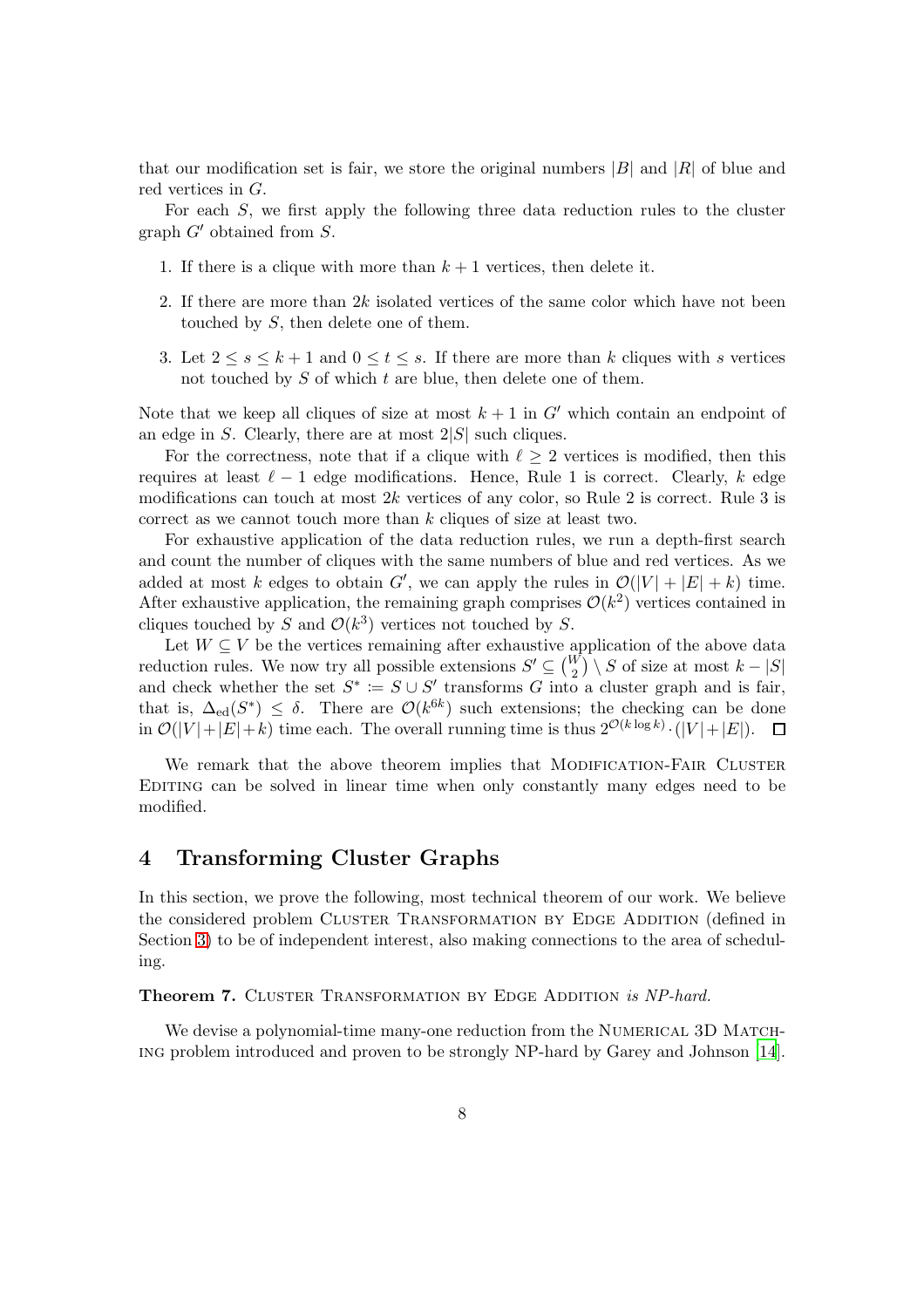NUMERICAL 3D MATCHING

**Input:** Positive integers  $t, a_1, a_2, ..., a_n, b_1, b_2, ..., b_n, c_1, c_2, ..., c_n$ . Question: Are there bijections  $\alpha, \beta, \gamma : [n] \to [n]$  such that for each  $i \in [n]$ ,  $a_{\alpha(i)}$  +  $b_{\beta(i)} + c_{\gamma(i)} = t$ ?

On a high level, our reduction works as follows. We add a *small* clique for every  $a_i$ , a *medium* clique for every  $b_i$ , and a *large* clique for every  $c_i$ . By appropriate choice of our budget k, we can ensure that every clique in the resulting cluster graph  $G+S$  is the result of merging one small, one medium, and one large clique. We finally show that if each cluster consists of cliques corresponding to elements  $a_i$ ,  $b_j$ , and  $c_\ell$  such that their sum is equal to the target  $t$ , then the number of required edge additions is minimized. That is, if there is a cluster that does not hit this target, then the budget  $k$  is overspent.

**Construction.** Let  $I = (t, a_1, a_2, \ldots, a_n, b_1, b_2, \ldots, b_n, c_1, c_2, \ldots, c_n), n \geq 3$ , be an instance of Numerical 3D Matching. As Numerical 3D Matching is strongly NP-hard, we may assume that for all  $i \in [n]$ ,  $a_i, b_i, c_i \leq n^d$  for some constant  $d > 0$ . We further assume that  $t > a_i, b_i, c_i$  for all  $i \in [n]$  and that  $\sum_{i=1}^n (a_i + b_i + c_i) = n \cdot t$ , as otherwise  $I$  is a trivial no-instance.

We construct an instance  $I' = (G, k)$  of CLUSTER TRANSFORMATION BY EDGE ADDITION as follows. Let  $A := n^{2d}$ , let  $B := n^{3d}$ , and let  $C := n^{7d}$ . For  $i \in [n]$ , we set  $a'_i \coloneqq a_i + A$ ,  $b'_i \coloneqq b_i + B$ ,  $c'_i \coloneqq c_i + C$ , and add three cliques of order  $a'_i$ ,  $b'_i$ , and  $c'_i$ , respectively, to G. We refer to these cliques by their order  $a'_{i}$ ,  $b'_{i}$ ,  $c'_{i}$  and call them small, medium-sized, and large, respectively. Finally, we set  $t' := t + A + B + C$  and

$$
k \coloneqq n {t' \choose 2} - |E(G)| = n {t' \choose 2} - \sum_{i=1}^n \left( {a'_i \choose 2} + {b'_i \choose 2} + {c'_i \choose 2} \right).
$$

<span id="page-8-0"></span>First, we provide a lower and an upper bound on  $k$ , which will be used later. **Lemma 8.** For  $n \geq 3$  and  $d \geq 1$ , one has  $n^{10d+1} \leq k \leq 2n^{10d+1}$ . *Proof.* We can reformulate  $k$  as follows:

<span id="page-8-1"></span>
$$
k = \sum_{i=1}^{n} \left( {t' \choose 2} - {a'_{i} \choose 2} - {b'_{i} \choose 2} - {c'_{i} \choose 2} \right)
$$
  
\n
$$
= \sum_{i=1}^{n} \left( {t \choose 2} + {A \choose 2} + {B \choose 2} + {C \choose 2} + AB + BC + AC
$$
  
\n
$$
+ t(A + B + C) - {A \choose 2} - {a_{i} \choose 2} - Aa_{i}
$$
  
\n
$$
- {B \choose 2} - {b_{i} \choose 2} - Bb_{i} - {C \choose 2} - {c_{i} \choose 2} - Cc_{i}
$$
  
\n
$$
= \sum_{i=1}^{n} \left( {t \choose 2} - {a_{i} \choose 2} - {b_{i} \choose 2} - {c_{i} \choose 2} + AB + BC + AC
$$
  
\n
$$
+ (t - a_{i})A + (t - b_{i})B + (t - c_{i})C \right).
$$
 (2)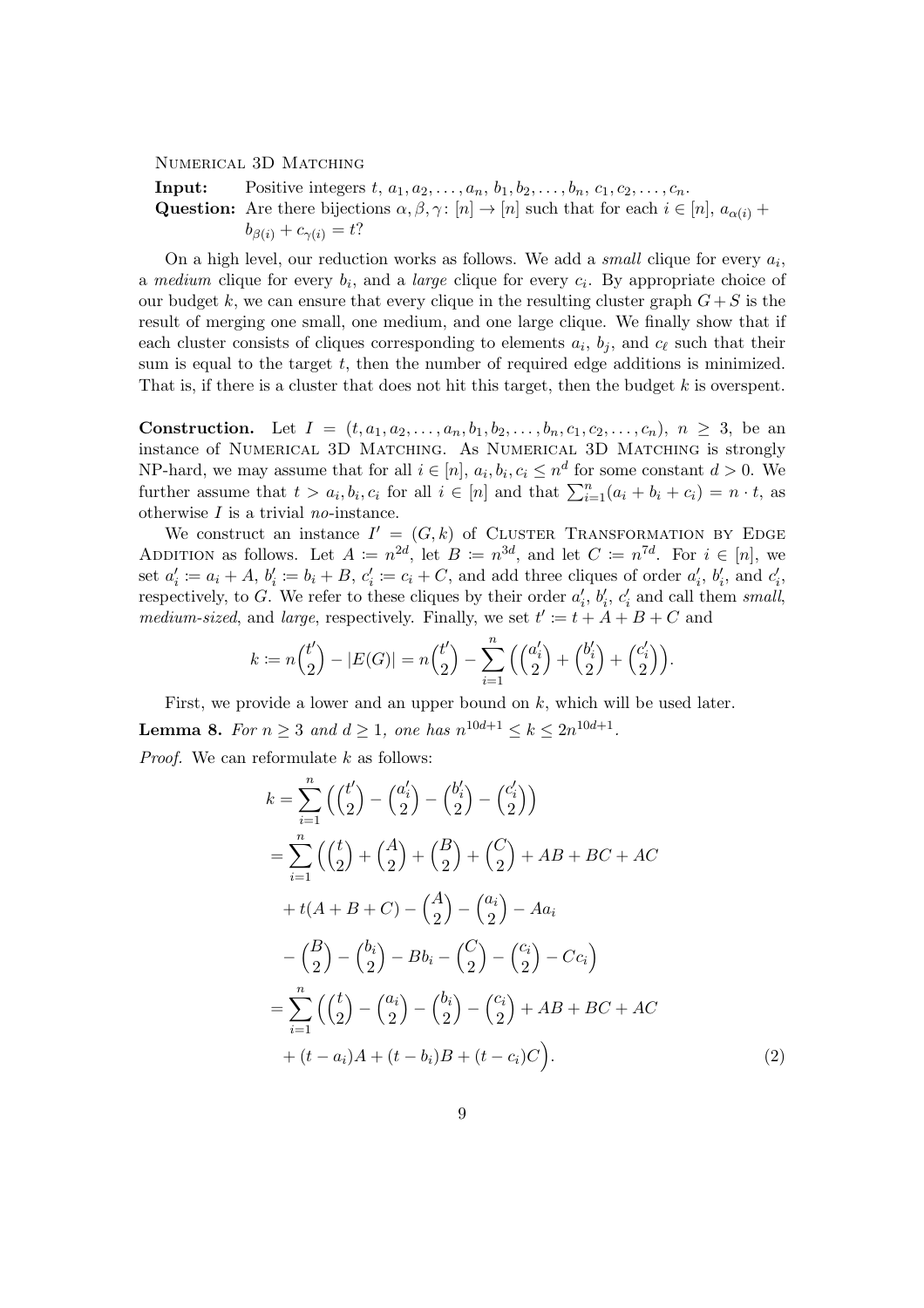As  $1 \leq a_i, b_i, c_i \leq n^d$ , we have  $\binom{a_i}{2}$  ${a_i \choose 2} + {b_i \choose 2}$  $\binom{b_i}{2} + \binom{c_i}{2}$  $\binom{2i}{2} \leq 3n^{2d} \leq n^{5d} = AB$ . Thus,  $k \geq n \cdot BC =$  $n^{10d+1}$ . For the upper bound, observe that  $t \leq 3n^d$ . Hence, for  $n \geq 3$  and  $d \geq 1$  we have that  $k$  is at most

$$
\sum_{i=1}^{n} \left( {t' \choose 2} - {a'_i \choose 2} - {b'_i \choose 2} - {c'_i \choose 2} \right) \le \sum_{i=1}^{n} {t' \choose 2}
$$
  

$$
\le \sum_{i=1}^{n} \left( {3n^d \choose 2} + AB + BC + AC + 3n^d(A + B + C) \right)
$$
  

$$
= n(9n^{2d} + n^{5d} + n^{10d} + n^{9d} + 3n^{3d} + 3n^{4d} + 3n^{8d}),
$$

which is at most  $2n^{10d+1}$ .

<span id="page-9-0"></span>Lemma [8](#page-8-0) implies that we cannot merge two large cliques.

**Lemma 9.** If  $I'$  is a yes-instance, then in a solution no two large cliques can be merged. *Proof.* Merging two large cliques adds at least  $C^2 = n^{14d} > 2n^{10d+1}$  edges, which exceeds our budget, see Lemma [8.](#page-8-0)  $\Box$ 

<span id="page-9-1"></span>At the same time, we cannot reach our budget unless we merge every medium-sized clique with a large one.

**Lemma 10.** If I' is a yes-instance, then in any solution graph, for every  $i \in [n]$ , the clique  $b'_i$  is merged with exactly one clique  $c'_{\varphi(i)}$ , where  $\varphi(i) \in [n]$ .

Proof. By Lemma [9,](#page-9-0) we can merge any small clique and any medium-sized clique with at most one large clique. Note that every medium-sized clique that is merged with a large clique contributes more than BC edge additions to our budget. Assume towards a contradiction that there is one medium-sized clique that is not merged with a large clique. Then, the maximum number of edge additions is achieved by merging the other  $n-1$ medium-sized cliques and all  $n$  small cliques with the largest clique, leaving the remaining medium-sized clique and  $n - 1$  large cliques untouched. The number of edges added by these merges is at most

$$
(n-1)(B + n^{d})(C + n^{d}) + {n-1 \choose 2}(B + n^{d})^{2}
$$
  
+  $n(n-1)(A + n^{d})(B + n^{d}) + n(A + n^{d})(C + n^{d})$   
+  ${n \choose 2}(A + n^{d})^{2}$   
=  $(n-1)(n^{10d} + n^{8d} + n^{4d} + n^{2d})$   
+  ${n-1 \choose 2}(n^{6d} + 2n^{4d} + n^{2d})$   
+  $n(n^{9d} + n^{8d} + n^{5d} + n^{4d} + n^{3d} + n^{2d})$   
+  ${n \choose 2}(n^{4d} + 2n^{3d} + n^{2d}) < n^{10d+1} \le k,$ 

 $\Box$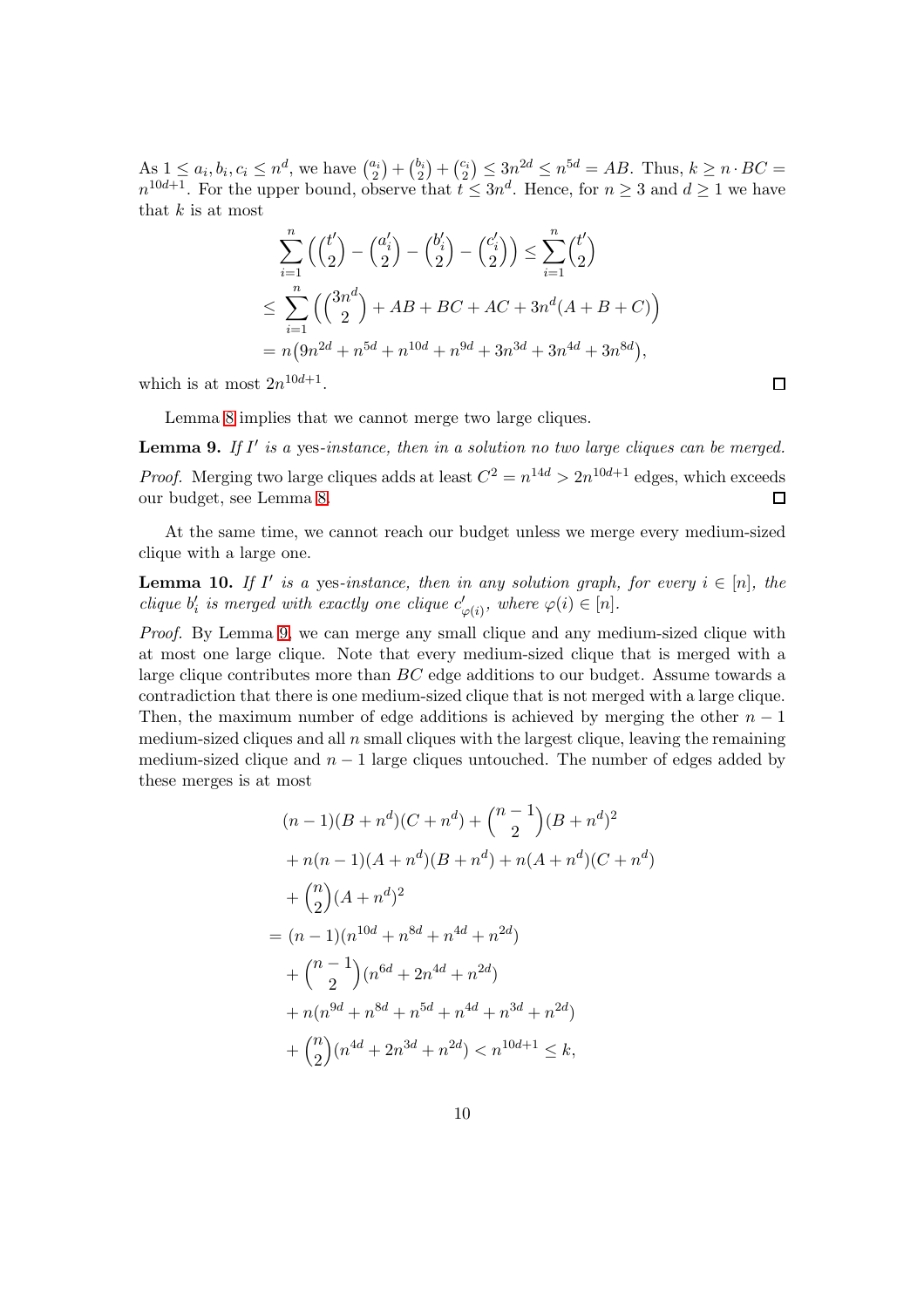that is, the overall budget would not be met, a contradiction.

Now we know that a significant part of the budget is spent on merging medium-sized cliques with large cliques. Nevertheless, we cannot meet our budget unless we spend the remaining budget on merging small cliques with a large clique as well.

<span id="page-10-1"></span>**Lemma 11.** If I' is a yes-instance, then in any solution graph, for every  $i \in [n]$ , the clique  $a'_i$  is merged with exactly one clique  $c'_{\chi(i)}$ , where  $\chi(i) \in [n]$ .

Proof. Due to Lemma [10,](#page-9-1) every solution contains at least

<span id="page-10-0"></span>
$$
\sum_{i=1}^{n} b'_{i} c'_{\varphi(i)} = \sum_{i=1}^{n} BC + b_{i}C + c_{\varphi(i)}(b_{i} + B)
$$

edges, where  $c'_{\varphi(i)}$  is the large clique that is merged with  $b'_i$ . Hence, our remaining budget is  $k' := k - \sum_{i=1}^{n} b'_i c'_{\ell_i} =$ 

$$
\sum_{i=1}^{n} \left( \binom{t}{2} - \binom{a_i}{2} - \binom{b_i}{2} - \binom{c_i}{2} + AB + BC + AC \n+ (t - a_i)A + (t - b_i)B + (t - c_i)C \n- (BC + b_iC + c_{\varphi(i)}b_i + c_{\varphi(i)}B) \right) \n= \sum_{i=1}^{n} \left( \binom{t}{2} - \binom{a_i}{2} - \binom{b_i}{2} - \binom{c_i}{2} + AB + AC \right) \n+ \sum_{i=1}^{n} \left( (t - a_i)A + (t - b_i - c_{\varphi(i)})B + (t - c_i - b_i)C \right),
$$
\n(3)

due to [\(2\)](#page-8-1). As  $\binom{a_i}{2}$  $\binom{a_i}{2} + \binom{b_i}{2}$  $\binom{b_i}{2} + \binom{c_i}{2}$  $\binom{2i}{2}$  < 3n<sup>2d</sup> < AB, and the second sum in [\(3\)](#page-10-0) must be nonnegative (otherwise  $t$  is too small, contradicting our assumption in the construction), we obtain that  $k' \geq nAC = n^{9d+1}$ . Assume towards a contradiction that there is one small clique that is not merged with a large clique. Then, the maximum number of edge additions is achieved by merging  $n - 1$  small cliques with all medium-sized cliques and one large clique, and leaving the remaining small clique and  $n - 1$  large cliques untouched. The number of edge additions provided by this is at most

$$
\sum_{i=1}^{n} \left( b'_i c'_{\varphi(i)} + {n \choose 2} (B + n^d)^2 + n(n-1)(A + n^d)(B + n^d) + (n-1)(A + n^d)(C + n^d) + {n \choose 2} (A^2 + 2An^d + n^{2d}) \right)
$$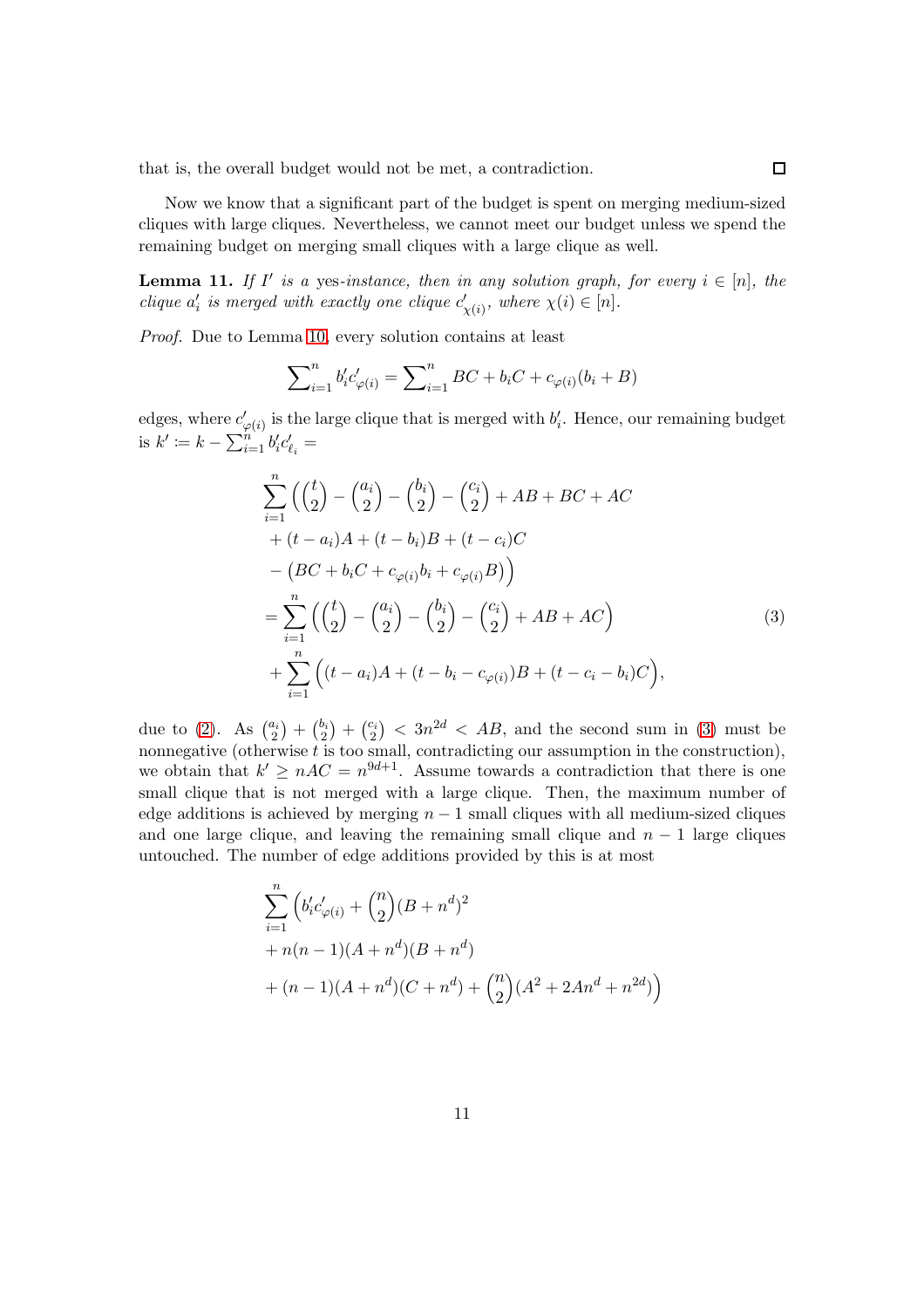$$
\leq \sum_{i=1}^{n} b'_i c'_{\varphi(i)} + n^2 (n^{6d} + 2n^{4d} + n^{2d}) + n^2 (n^{5d} + n^{4d} + n^{3d} + n^{2d}) + (n - 1)(n^{9d} + n^{8d} + n^{3d} + n^{2d})
$$

$$
+ n^2 (n^{4d} + 2n^{3d} + n^{2d}) < \sum_{i=1}^{n} b'_i c'_{\varphi(i)} + n^{9d+1} \leq k,
$$

a contradiction to  $I'$  being a yes-instance.

<span id="page-11-0"></span>Combining Lemmas [10](#page-9-1) and [11,](#page-10-1) we obtain the following.

**Lemma 12.** If  $I'$  is a yes-instance, then every solution graph consists of exactly n cliques.

Proof. By Lemma [9,](#page-9-0) no two large cliques can be merged, that is, the solution graph contains at least  $n$  cliques. By Lemmas [10](#page-9-1) and [11,](#page-10-1) every medium-sized clique and every small clique must be merged with exactly one large clique, which implies that the solution graph contains at most n cliques.  $\Box$ 

<span id="page-11-1"></span>With Lemma [12](#page-11-0) at hand, we can show that the budget  $k$  is exactly met if and only if each resulting clique contains  $t'$  vertices.

**Lemma 13.** If I' is a yes-instance, then every clique in a solution graph  $G'$  is of size  $t'$ .

*Proof.* By Lemma [12,](#page-11-0) G' consists of n cliques. Let their sizes be  $s_1, s_2, \ldots, s_n$ . Note that  $\sum_{i=1}^{n} s_i = nt'$ , since otherwise the NUMERICAL 3D MATCHING instance I is a *no*-instance. Further, the number  $|E(G')|$  of edges in G' is

$$
\sum_{i=1}^{n} {s_i \choose 2} = \frac{1}{2} \sum_{i=1}^{n} s_i^2 - \frac{1}{2} \sum_{i=1}^{n} s_i = \frac{1}{2} \sum_{i=1}^{n} s_i^2 - \frac{1}{2} n t'.
$$

Note that  $|E(G')| = |E(G)| + k = n\binom{t'}{2}$  $\binom{t'}{2}$ . Hence,  $\sum_{i=1}^{n} s_i^2 = nt'^2$  holds. By the Cauchy-Schwarz inequality, we have

$$
n \cdot \sum_{i=1}^{n} s_i^2 = \left(\sum_{i=1}^{n} 1^2\right) \left(\sum_{i=1}^{n} s_i^2\right) \ge \left(\sum_{i=1}^{n} 1 \cdot s_i\right)^2
$$

$$
= (nt')^2 = n \cdot nt'^2,
$$

that is,  $\sum_{i=1}^n s_i^2 \ge nt'^2$  holds for all  $s_1, \ldots, s_n$  with  $\sum_{i=1}^n s_i = nt'$ . Note that equality is known to hold only for  $s_1 = s_2 = \cdots = s_n = t'$ .

<span id="page-11-2"></span>**Lemma 14.** If  $I'$  is a yes-instance, then every clique in a solution graph  $G'$  consists of a small, a medium-sized, and a large clique.

*Proof.* By Lemma [13,](#page-11-1) every clique in a solution graph contains exactly  $t'$  vertices. As  $t' =$  $t + A + B + C = t + n^{2d} + n^{3d} + n^{7d}$  and  $t \leq 3n^d$ , every clique in the solution graph must consist of a small, a medium-sized, and a large clique, otherwise the clique cannot consist of exactly  $t'$  vertices.  $\Box$ 

 $\Box$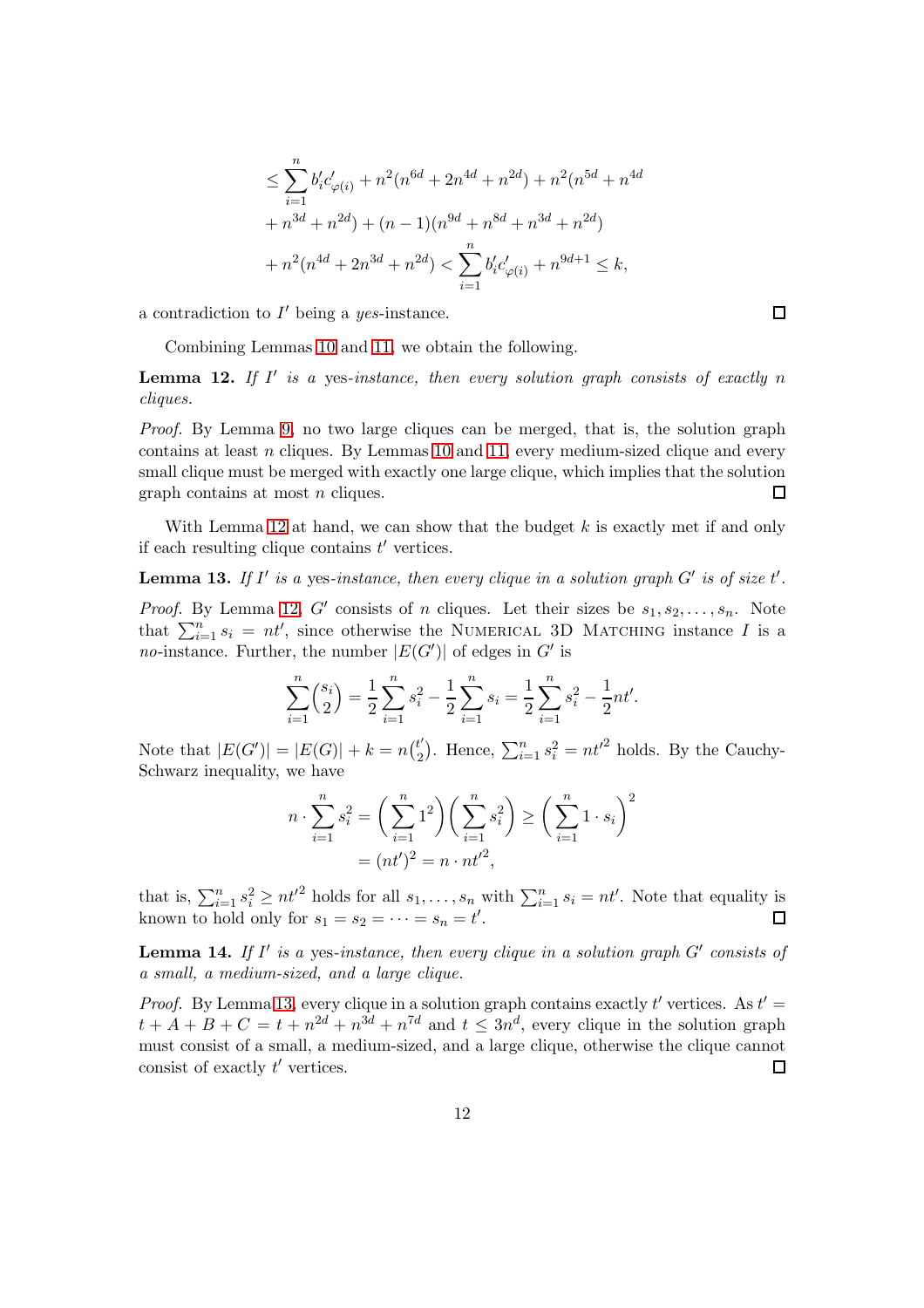<span id="page-12-1"></span><span id="page-12-0"></span>Table 1: Averages of the number of vertices  $(n)$ , the number of edges  $(m)$ , and the solution size  $(k_{\text{opt}})$  and running time  $(t_{\text{opt}})$  in seconds required to solve standard ("nonfair") CLUSTER EDITING on the graphs in sets 1 through 4.

| Set                         | $n\,$ | $m\,$ | $k_{\mathrm{opt}}$ | $t_{\mathrm{opt}}$ |
|-----------------------------|-------|-------|--------------------|--------------------|
| 1                           | 16.1  | 40.3  | 14.1               | 0.0186             |
| $\mathcal{D}_{\mathcal{L}}$ | 34.4  | 128.9 | 50.0               | 0.1579             |
| 3                           | 69.2  | 292.0 | 140.3              | 13.991             |
| Δ                           | 114.1 | 611.2 | 339.1              | 2150.6             |

We now have everything at hand to prove Theorem [7.](#page-7-1)

*Proof of Theorem [7.](#page-7-1)* We use our construction to build an instance  $I'$  of CLUSTER TRANS-FORMATION BY EDGE ADDITION from a given instance  $I$  of NUMERICAL 3D MATCHING in polynomial time. Let  $\alpha, \beta, \gamma$  be a solution for instance I. Creating n clusters by merging the cliques  $a'_{\alpha(i)}, b'_{\beta(i)}, c'_{\gamma(i)}$  for each  $i \in [n]$  yields a solution graph  $G'$  with

$$
|E(G')| = \sum_{i=1}^{n} {a'_{\alpha(i)} + b'_{\beta(i)} + c'_{\gamma(i)} \choose 2}
$$
  
= 
$$
\sum_{i=1}^{n} {t + A + B + C \choose 2} = \sum_{i=1}^{n} {t' \choose 2}
$$

edges, created by adding  $|E(G')| - |E(G)| = k$  edges.

Let S be a solution for instance I' and let  $G' := G \Delta S$  be the corresponding solution graph. By Lemma [12,](#page-11-0) G' consists of n clusters of orders  $s_1, s_2, \ldots, s_n$ . By Lemma [14,](#page-11-2) there are  $\alpha, \beta, \gamma \colon [n] \to [n]$  such that, for every  $i \in [n]$ , we have  $s_i = a'_{\alpha(i)} + b'_{\beta(i)} + c'_{\gamma(i)} =$  $a_{\alpha(i)} + b_{\beta(i)} + c_{\gamma(i)} + A + B + C = t + A + B + C$ . Hence,  $\alpha, \beta, \gamma$  is a solution for our instance  $I$  of NUMERICAL 3D MATCHING.  $\Box$ 

#### 5 Experiments

In the spirit of Böcker et al.  $[7]$  who studied classic CLUSTER EDITING, we refrain from using our FPT algorithm (Theorem [6](#page-6-0) is rather a classification result) but instead rely on mathematical programming to investigate our model of modification fairness. We evaluate our model on the SNAP Facebook data set [\[21\]](#page-18-5) which lists for each person (vertex) their gender (color). As this data was gathered from Facebook before 2012, the data on gender is binary. The dataset contains ten graphs, for each of which we sampled four subgraphs of different sizes. We grouped the subgraphs of similar sizes into sets. See Table [1](#page-12-0) for the average graph sizes in each set.

We computed optimal solutions for MODIFICATION-FAIR CLUSTER EDITING using an integer linear programming (ILP) formulation of our problem fed into the commercial solver Gurobi 8.1.1. The ILP formulation is based on the standard formulation for CLUS-TER EDITING [\[16\]](#page-17-7), wherein one has a binary variable  $x_{i,j}$  for every  $\{i,j\} \in \binom{V}{2}$  $_{2}^{V}$ ), indicating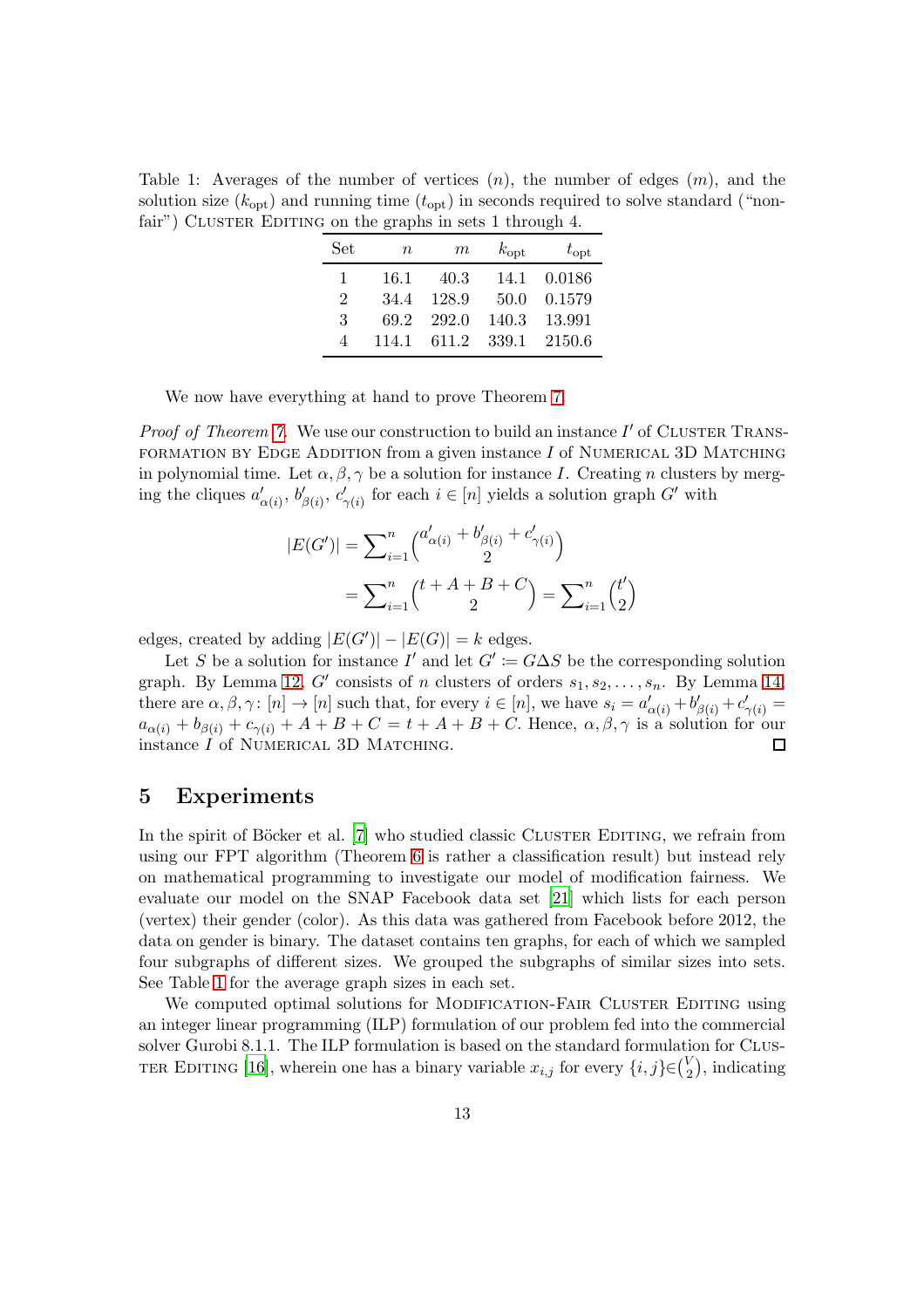

<span id="page-13-1"></span>Figure 1: How fair is the "non-fair" variant? Normed modification fairness  $\Delta_{\text{norm}}$  (yaxis) of the optimal solution for standard CLUSTER EDITING compared to the number  $n$ of vertices (x-axis) and the ratio  $|R|/|B|$  of red versus blue vertices (color). The ratio is normed such that  $|R| \geq |B|$ .

whether or not the solution graph contains the edge  $\{i, j\}$ , and three constraints for every vertex triple, which ensure that the triple does not induce a  $P_3$ . The formulation can be easily extended to a formulation for MODIFICATION-FAIR CLUSTER EDITING by adding a constraint that ensures that the upper bound  $\delta$  on our fairness measure  $\Delta_{\text{ed}}$ holds. In order to make the results within the datasets comparable, we introduce a normalized fairness measure  $\Delta_{\text{norm}}(S) := \Delta_{\text{ed}}(S)/(2|S|/\text{min}(|R|,|B|)).$  Herein, we use the upper bound on  $\Delta_{\text{ed}}$  from Observation [1,](#page-2-0) Part (iii). Analogously let  $\delta_{\text{norm}} := \delta/(2k/\min(|R|,|B|)).$ Hence, if  $\delta_{\text{norm}} = 1$ , our instance is an instance of standard CLUSTER EDITING, see the discussion after Observation [1.](#page-2-0)

The experiments were run on machines with an Intel Xeon W-2125 4-core 8-thread CPU clocked at 4.0 GHz and 256GB of RAM, running Ubuntu 18.04. All material to reproduce the results is publicly available.<sup>[1](#page-13-0)</sup>

We first evaluate the modification fairness of standard CLUSTER EDITING. Figure [1](#page-13-1) shows the number  $n$  of vertices and the modification fairness for each of our instances when run with  $\delta_{\text{norm}} = 1$ . For small graphs, the modification fairness is rather low, with  $\Delta_{\text{norm}} \geq 0.1$  for 35% of the graphs in Sets 1 and 2. For larger graphs, however, even without imposing fairness constraints the solution is already very fair, the mean value

<span id="page-13-0"></span><sup>1</sup> <https://git.tu-berlin.de/akt-public/mod-fair-ce>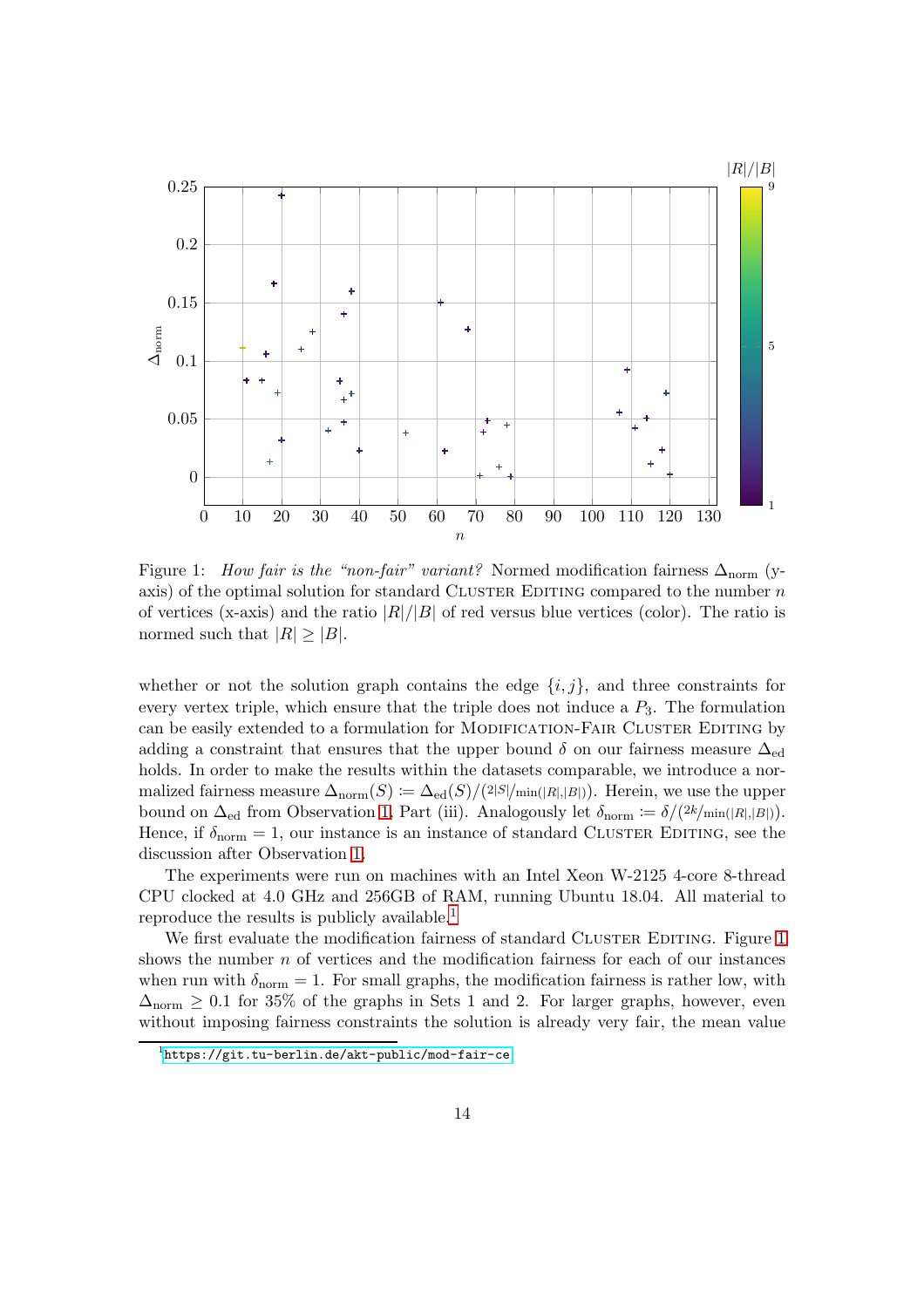

<span id="page-14-0"></span>Figure 2: How much extra time do we need to be fair? Each heatmap cell contains the average ratio of the running time needed to compute a solution with fairness  $\delta_{\text{norm}}$  and the "non-fair" running time for every set of graphs, see Table [1.](#page-12-0)

of  $\Delta_{\text{norm}}$  being 0.05 for graphs in Set 4. Figure [1](#page-13-1) further shows that our tested graphs do not allow for a statement whether the initial modification fairness correlates with the ratio between red and blue vertices.

We next evaluate the *price of fairness*, that is, how much the solution size and the running time increase when requiring the solutions to be fair, wherein we set  $\delta_{\text{norm}}$ to be  $0, 0.01, 0.02, \ldots, 0.05$ . For these runs, we set a time limit of 100 times the time required for the same instance without a bound on the modification fairness and return the best feasible solution found up to this point. The running times and solution sizes obtained for running standard CLUSTER EDITING on the instances are listed in Table [1.](#page-12-0)

Figure [2](#page-14-0) shows that requiring perfect fairness results in prohibitively high running time. Allowing a little bit of slack in the fairness however yields significantly lower increments in running time. For  $\delta_{\text{norm}} = 0.01$  and graphs of Set 4, 3/4 of the runs were slower by a factor of at most 2.81. For  $\delta_{\text{norm}} = 0.02$  the factor was at most 1.48 for  $\frac{3}{4}$ of the graphs.

Figure [3](#page-15-0) shows that, except for very small graphs, the solution size need not increase much in order to meet modification fairness requirements. For 80% of the graphs in Sets 2, 3 and 4, the solution size increases by at most 33%, 10%, and 8% when  $\delta_{\text{norm}}$  is 0, 0.01, and 0.02, respectively. As for the higher increment in the solution size for graphs in Set 1, we believe that the reason for this is that a single edge has a higher impact on the modification fairness; hence balancing out the modifications requires proportionally more edits.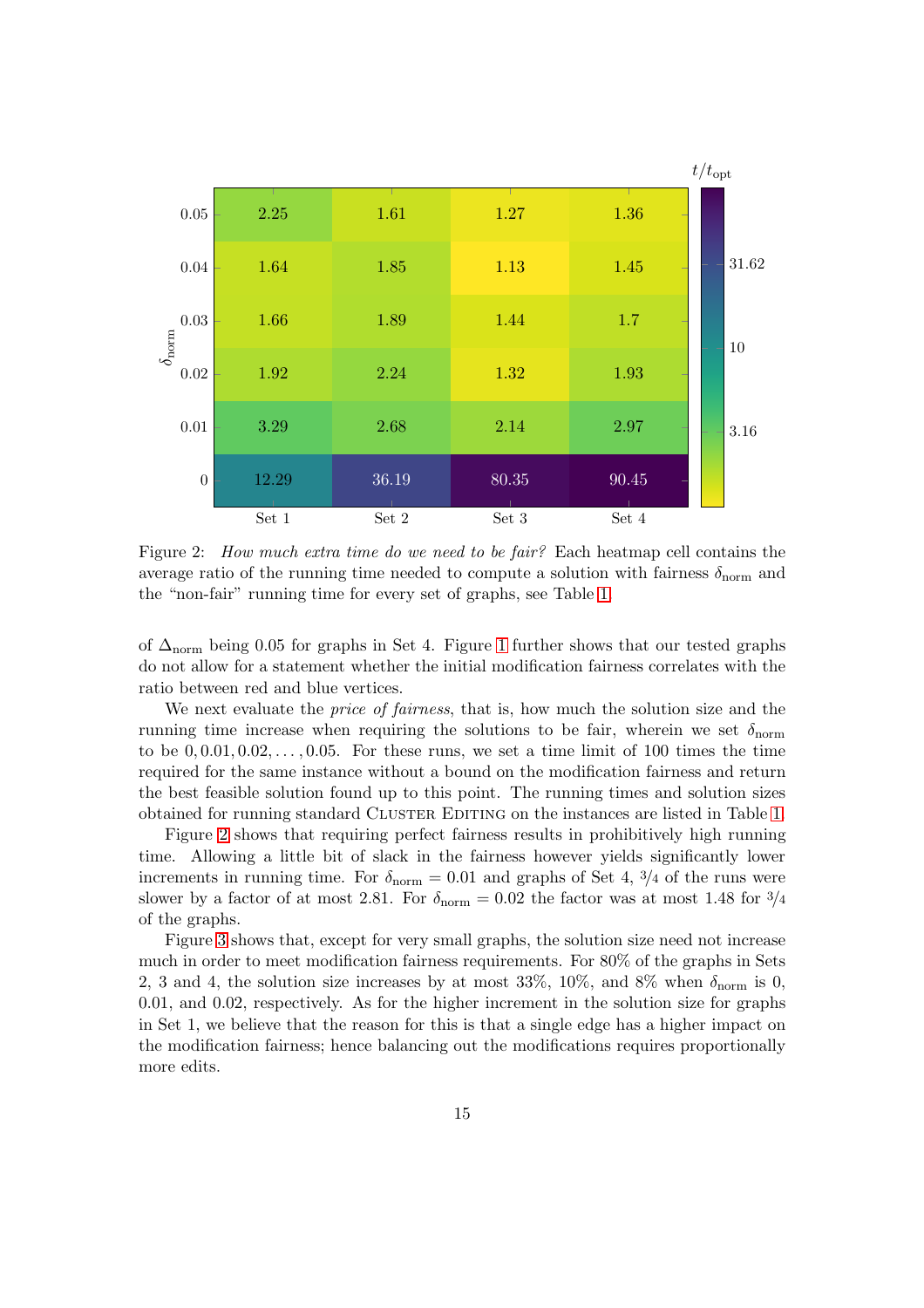<span id="page-15-2"></span>

<span id="page-15-0"></span>Figure 3: How much extra edits do we need to be fair? Each heatmap cell contains the average ratio of the minimum size of a solution with fairness of  $\delta_{\text{norm}}$  and the minimum size of a "non-fair" solution for every set of graphs, see Table [1.](#page-12-0)

# 6 Conclusion

Undoubtedly, fairness is a very elusive, multi-faceted concept bearing many (future) challenges. With our work, we hope to have provided a first step towards processoriented fairness in graph-based data clustering. Focusing on our newly introduced problem Modification-Fair Cluster Editing, there are many research challenges. For instance, in Theorem [6](#page-6-0) we showed that MODIFICATION-FAIR CLUSTER EDITING is fixed-parameter tractable for the parameter number  $k$  of edge modifications. The corresponding exponential factor is  $2^{\mathcal{O}(k \log k)}$ —can we improve on this or is there an ETH-based lower bound excluding  $2^{o(k \log k)}$  $2^{o(k \log k)}$ ? For the parameter  $\mu$  (number of monocolored edge modifications, see Corollary [5\)](#page-6-1) we conjecture that the XP-algorithm cannot be improved to fixed-parameter tractability with respect to  $\mu$ .

Arguably, our definition of modification fairness is not the only one that could be studied; e.g., instead of studying the average, one could also study the maximum number of edits per group member. Generally, we believe that some of our results could be adapted to such related concepts. Clearly, one should also extend our studies to more than two colors. While we focused on exact algorithms, the study of approximation algorithms makes sense as well.

From a more general point of view, one might also combine ours with other fairness

<span id="page-15-1"></span><sup>&</sup>lt;sup>2</sup>We remark that for classic CLUSTER EDITING there is a tight bound  $2^{\Theta(k)}$  [\[20\]](#page-17-5).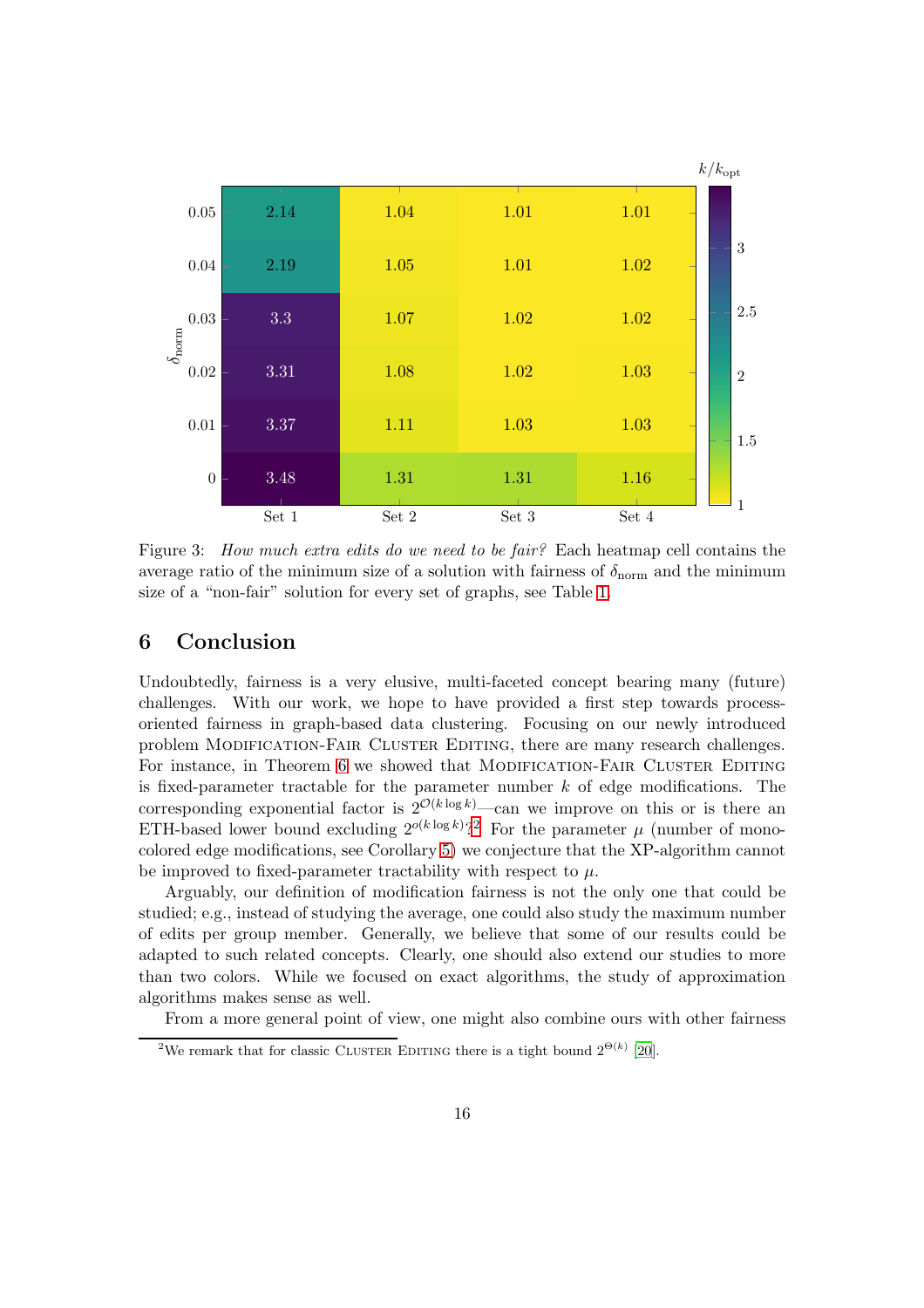<span id="page-16-9"></span>constraints such as proportionality demands for the output solution. Finally, the fairness investigations could be extended to generalizations of CLUSTER EDITING such as HIerarchical Tree Clustering [\[17](#page-17-8)], s-Plex Cluster Editing [\[18](#page-17-9)] or e.g. Cluster EDITING in temporal graphs [\[11\]](#page-17-10) or dynamic CLUSTER EDITING [\[23](#page-18-6)].

#### References

- <span id="page-16-1"></span>[1] Mohsen Abbasi, Aditya Bhaskara, and Suresh Venkatasubramanian. Fair clustering via equitable group representations. In Proceedings of the ACM Conference on Fairness, Accountability, and Transparency (FAccT  $21$ ), pages 504–514. ACM, 2021. [2](#page-1-0)
- <span id="page-16-2"></span>[2] Sara Ahmadian, Alessandro Epasto, Marina Knittel, Ravi Kumar, Mohammad Mahdian, Benjamin Moseley, Philip Pham, Sergei Vassilvitskii, and Yuyan Wang. Fair hierarchical clustering. In Proceedings of the 33nd Annual Coference on Advances in Neural Information Processing Systems (NeurIPS '20), 2020. [2](#page-1-0)
- <span id="page-16-0"></span>[3] Sara Ahmadian, Alessandro Epasto, Ravi Kumar, and Mohammad Mahdian. Fair correlation clustering. In Proceedings of the 23rd International Conference on Artificial Intelligence and Statistics (AISTATS '20), volume 108, pages 4195–4205. PMLR, 2020. [2](#page-1-0)
- <span id="page-16-4"></span>[4] Sayan Bandyapadhyay, Fedor V. Fomin, Petr A. Golovach, Nidhi Purohit, and Kirill Simonov. FPT approximation for fair minimum-load clustering. CoRR, abs/2107.09481, 2021. [2](#page-1-0)
- <span id="page-16-3"></span>[5] Sayan Bandyapadhyay, Fedor V. Fomin, and Kirill Simonov. On coresets for fair clustering in metric and euclidean spaces and their applications. In *Proceed*ings of the 48th International Colloquium on Automata, Languages, and Programming (ICALP '21), volume 198 of Leibniz International Proceedings in Informatics  $(LIPIs)$ , pages 23:1–23:15. Schloss Dagstuhl – Leibniz-Zentrum für Informatik, 2021. [2](#page-1-0)
- <span id="page-16-6"></span>[6] Sebastian Böcker and Jan Baumbach. Cluster editing. In 9th Conference on Computability in Europe, CiE 2013, volume 7921 of LNCS, pages 33–44. Springer, 2013.  $\mathcal{D}$
- <span id="page-16-8"></span>[7] Sebastian Böcker, Sebastian Briesemeister, and Gunnar W. Klau. Exact algorithms for cluster editing: Evaluation and experiments. Algorithmica, 60(2):316–334, 2011. [13](#page-12-1)
- <span id="page-16-7"></span>[8] Leizhen Cai. Fixed-parameter tractability of graph modification problems for hereditary properties. Information Processing Letters, 58(4):171–176, 1996. [7](#page-6-2)
- <span id="page-16-5"></span>[9] Deeparnab Chakrabarty and Maryam Negahbani. Better algorithms for individually fair k-clustering. In Proceedings of the 35th Conference on Advances in Neural Information Processing Systems (NeurIPS '21), 2021. [2](#page-1-0)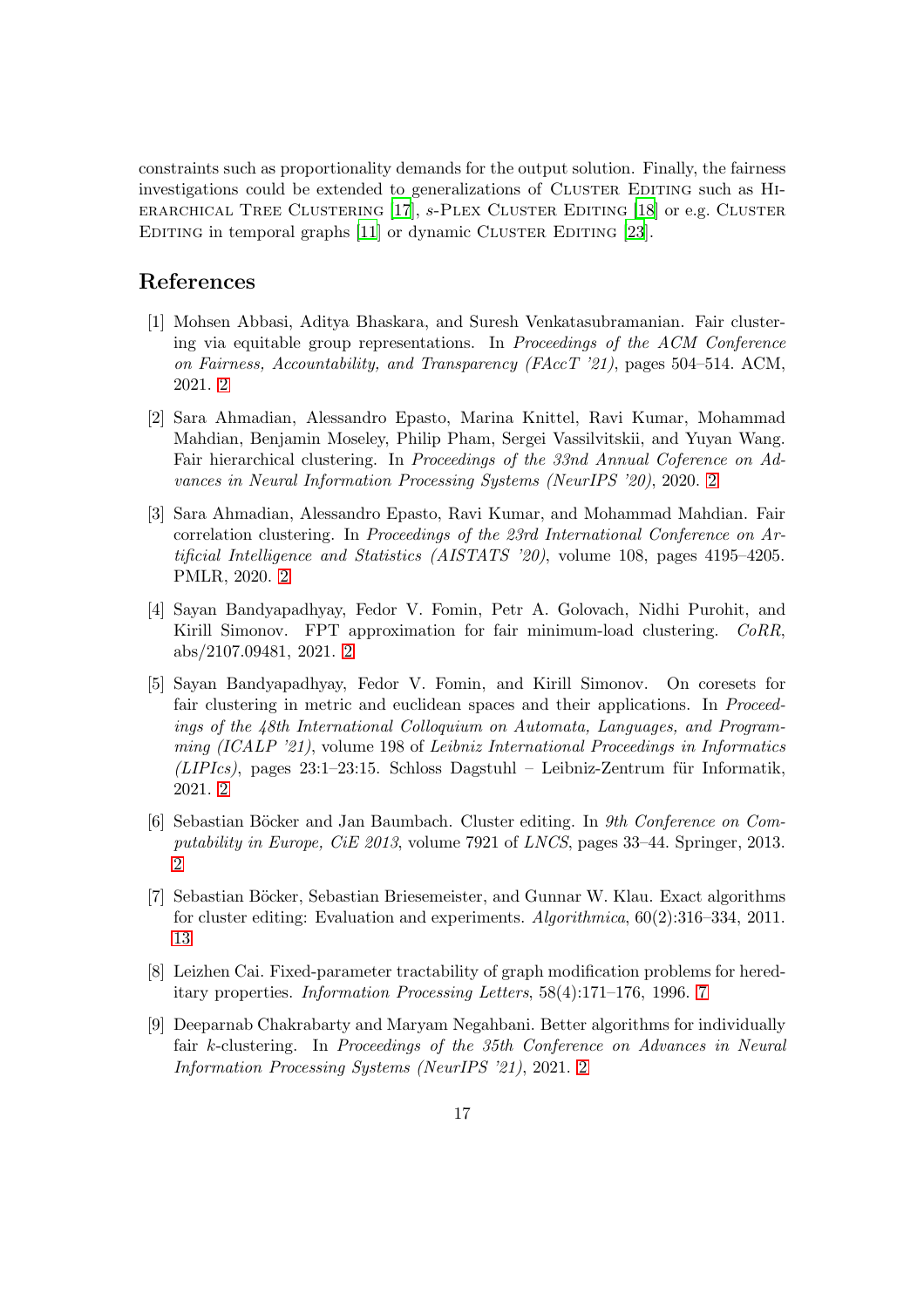- <span id="page-17-4"></span>[10] Jianer Chen, Xiuzhen Huang, Iyad A. Kanj, and Ge Xia. Strong computational lower bounds via parameterized complexity. Journal of Computer and System Sciences, 72(8):1346–1367, 2006. [4](#page-3-2)
- <span id="page-17-10"></span>[11] Jiehua Chen, Hendrik Molter, Manuel Sorge, and Ondrej Suchý. Cluster editing in multi-layer and temporal graphs. In 29th International Symposium on Algorithms and Computation, ISAAC 2018, volume 123 of LIPIcs, pages 24:1–24:13. Schloss Dagstuhl - Leibniz-Zentrum für Informatik, 2018. [17](#page-16-9)
- <span id="page-17-1"></span>[12] Flavio Chierichetti, Ravi Kumar, Silvio Lattanzi, and Sergei Vassilvitskii. Fair clustering through fairlets. In Advances in Neural Information Processing Systems 30 (NIPS '17), pages 5029–5037, 2017. [2](#page-1-0)
- <span id="page-17-0"></span>[13] Zachary Friggstad and Ramin Mousavi. Fair correlation clustering with global and local guarantees. In Proceedings of the 17th International Symposium on Algorithms and Data Structures (WADS '21), pages 414–427. Springer, 2021. [2](#page-1-0)
- <span id="page-17-6"></span>[14] Michael R. Garey and David S. Johnson. Complexity results for multiprocessor scheduling under resource constraints. SIAM Journal on Computing, 4:397–411, 1975. [8](#page-7-2)
- <span id="page-17-2"></span>[15] Mehrdad Ghadiri, Samira Samadi, and Santosh S. Vempala. Socially fair k-means clustering. In Proceedings of the ACM Conference on Fairness, Accountability, and Transparency (FAccT '21), pages 438–448. ACM, 2021. [2](#page-1-0)
- <span id="page-17-7"></span>[16] Martin Grötschel and Yoshiko Wakabayashi. A cutting plane algorithm for a clustering problem. Mathematical Programming, 45(1-3):59–96, 1989. [13](#page-12-1)
- <span id="page-17-8"></span>[17] Jiong Guo, Sepp Hartung, Christian Komusiewicz, Rolf Niedermeier, and Johannes Uhlmann. Exact algorithms and experiments for hierarchical tree clustering. In Proceedings of the Twenty-Fourth AAAI Conference on Artificial Intelligence, AAAI 2010, pages 457–462. AAAI Press, 2010. [17](#page-16-9)
- <span id="page-17-9"></span>[18] Jiong Guo, Christian Komusiewicz, Rolf Niedermeier, and Johannes Uhlmann. A more relaxed model for graph-based data clustering: s-plex cluster editing. SIAM J. Discret. Math., 24(4):1662–1683, 2010. [17](#page-16-9)
- <span id="page-17-3"></span>[19] Leon Kellerhals, Tomohiro Koana, Andr´e Nichterlein, and Philipp Zschoche. The PACE 2021 parameterized algorithms and computational experiments challenge: Cluster editing. In Proceedings of the 16th International Symposium on Parameterized and Exact Computation (IPEC '21), volume 214 of LIPIcs, pages 26:1–26:18, 2021. [2](#page-1-0)
- <span id="page-17-5"></span>[20] Christian Komusiewicz and Johannes Uhlmann. Cluster editing with locally bounded modifications. Discrete Applied Mathematics, 160(15):2259–2270, 2012. [4,](#page-3-2) [5,](#page-4-1) [16](#page-15-2)